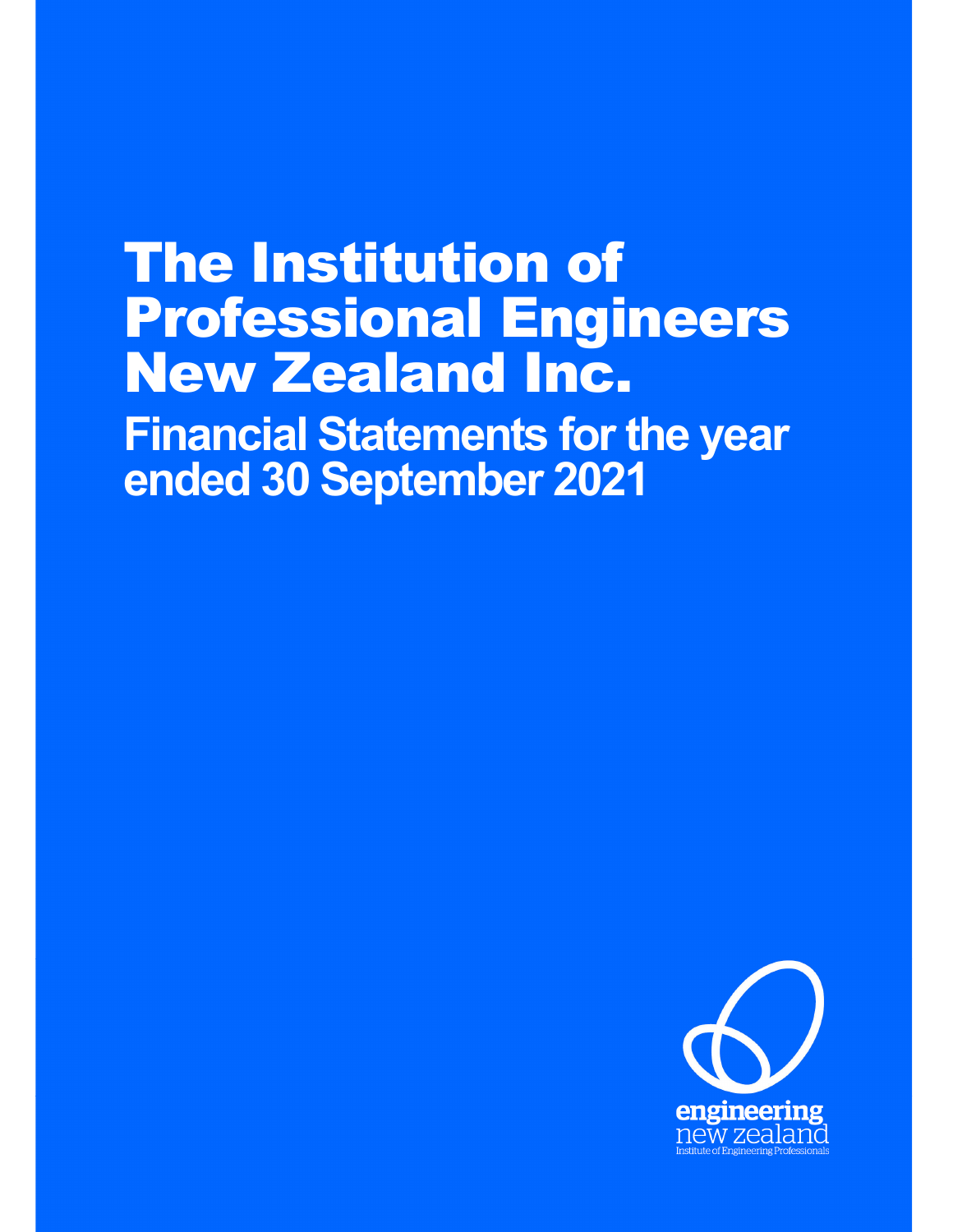# Table of Contents

| <b>Directory</b>                                      | 3         |
|-------------------------------------------------------|-----------|
| <b>Statement of Comprehensive Revenue and Expense</b> | 4         |
| <b>Statement of Financial Position</b>                | 5         |
| <b>Statement of Changes in Equity</b>                 | 6         |
| <b>Cashflow Statement</b>                             |           |
| <b>Notes To The Financial Statements</b>              | $8 - 22$  |
| <b>Auditor's Report</b>                               | $23 - 24$ |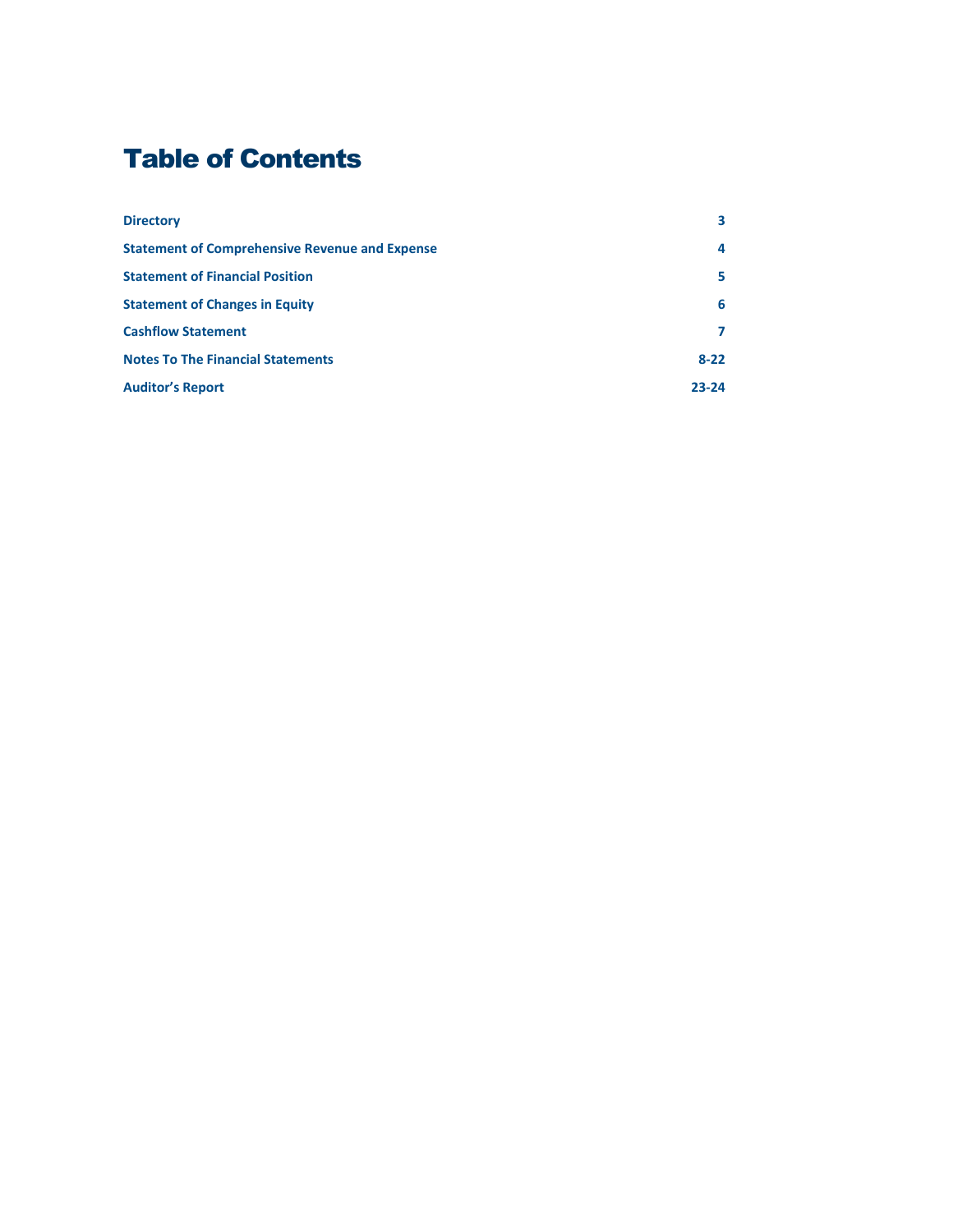# **Directory**

| <b>President</b>                | <b>Rosalind Archer</b>                    |
|---------------------------------|-------------------------------------------|
| <b>Deputy President</b>         | <b>Tim Fisher</b>                         |
| <b>Vice President</b>           | <b>Glen Cornelius</b>                     |
| <b>Immediate Past President</b> | <b>Colin Crampton</b>                     |
| <b>Board Members</b>            | <b>Geoffrey Hunt</b>                      |
|                                 | Jan Evans-Freeman                         |
|                                 | <b>Bryan Leyland</b>                      |
|                                 | <b>Kennie Tsui</b>                        |
|                                 | <b>Sue-Ellen Fenelon</b>                  |
|                                 | Sheila Karimi                             |
| <b>Chief Executive</b>          | <b>Richard Templer (from 16 Nov 2020)</b> |
| <b>Auditors</b>                 | <b>Grant Thornton NZ Audit Limited</b>    |
| <b>Bankers</b>                  | Westpac                                   |
| <b>Solicitors</b>               | <b>Kensington Swan</b>                    |
| <b>Business Address</b>         | Level 6                                   |
|                                 | <b>40 Taranaki Street</b>                 |
|                                 | <b>Wellington 6011</b>                    |
|                                 |                                           |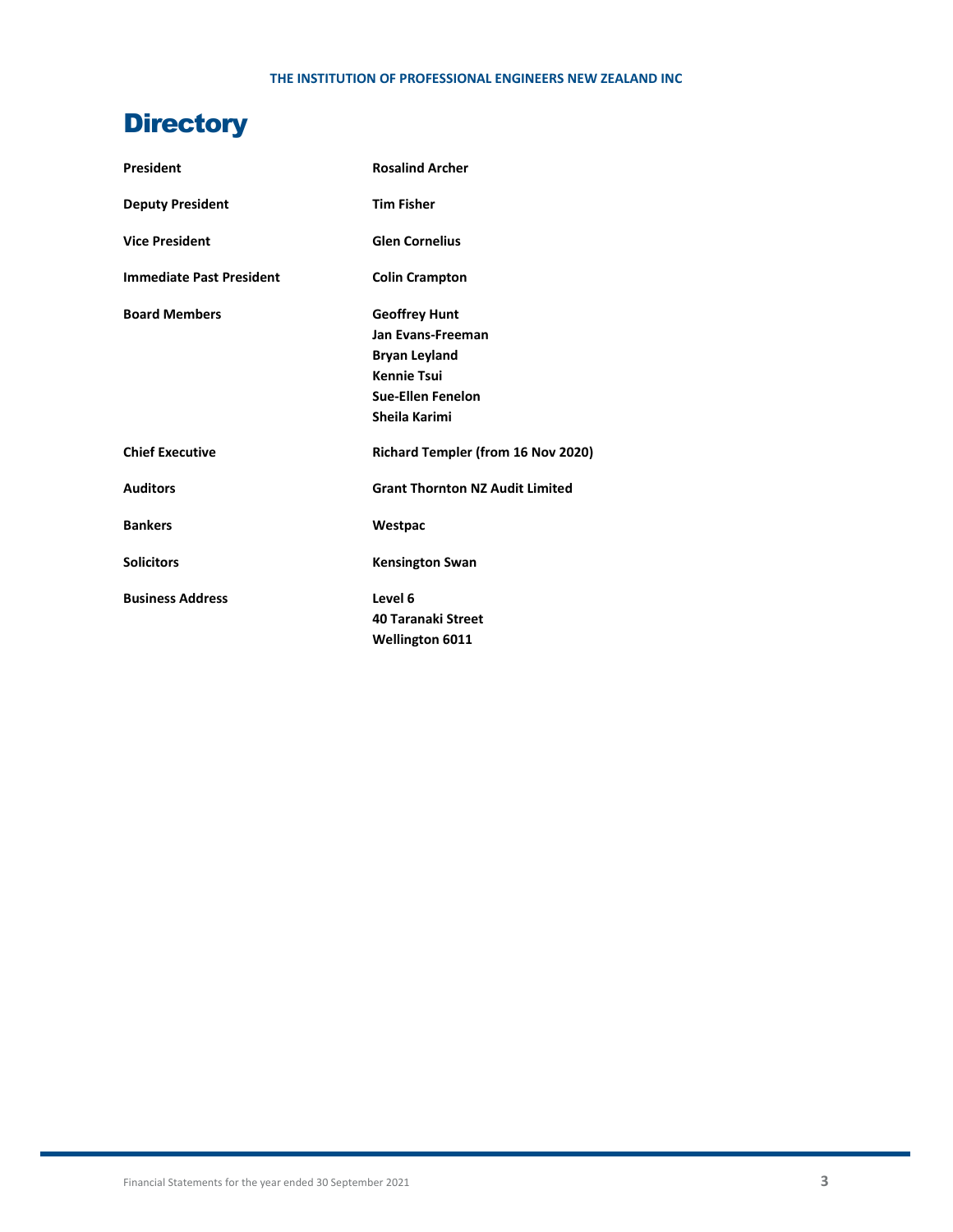# Statement of Comprehensive Revenue and Expense

# For the year ended 30 September 2021

|                                                      | <b>Notes</b> | 2021<br>\$'000 | 2020<br>\$'000<br><b>*Restated</b> |
|------------------------------------------------------|--------------|----------------|------------------------------------|
| Revenue                                              |              |                |                                    |
| Revenue from exchange transactions                   |              |                |                                    |
| <b>Members Subscriptions</b>                         |              | 5,742          | 5,420                              |
| Registry and Assessment Fees                         |              | 2,669          | 2,719                              |
| Contract Income                                      |              | 4,446          | 4,576                              |
| Investment Income                                    |              | 306            | 227                                |
| Other Income                                         | 4            | 1,273          | 1,443                              |
| <b>Technical and Special Interest Groups</b>         |              | 924            | 1,513                              |
| Revenue from non-exchange transactions               |              |                |                                    |
| Fines                                                |              | 52             | 52                                 |
| Other Income                                         |              | 509            | 210                                |
| <b>Total Revenue</b>                                 |              | 15,921         | 16,160                             |
| <b>Expenses</b>                                      |              |                |                                    |
| <b>Personnel Costs</b>                               |              | 8,208          | 7,426                              |
| <b>Technical and Special Interest Groups</b>         |              | 667            | 1,309                              |
| <b>Competency Assessment costs</b>                   |              | 533            | 636                                |
| Depreciation/Amortisation                            |              | 253            | 280                                |
| <b>Other Expenses</b>                                | 5            | 5,218          | 6,301                              |
| <b>Total Expenses</b>                                |              | 14,879         | 15,952                             |
| Surplus/(Deficit) before Tax                         |              | 1,042          | 208                                |
| Income Tax Expenses                                  | 21           |                |                                    |
| Net Surplus for the Year                             |              | 1,042          | 208                                |
| Total Comprehensive Revenue and Expense for the Year |              | 1,042          | 208                                |

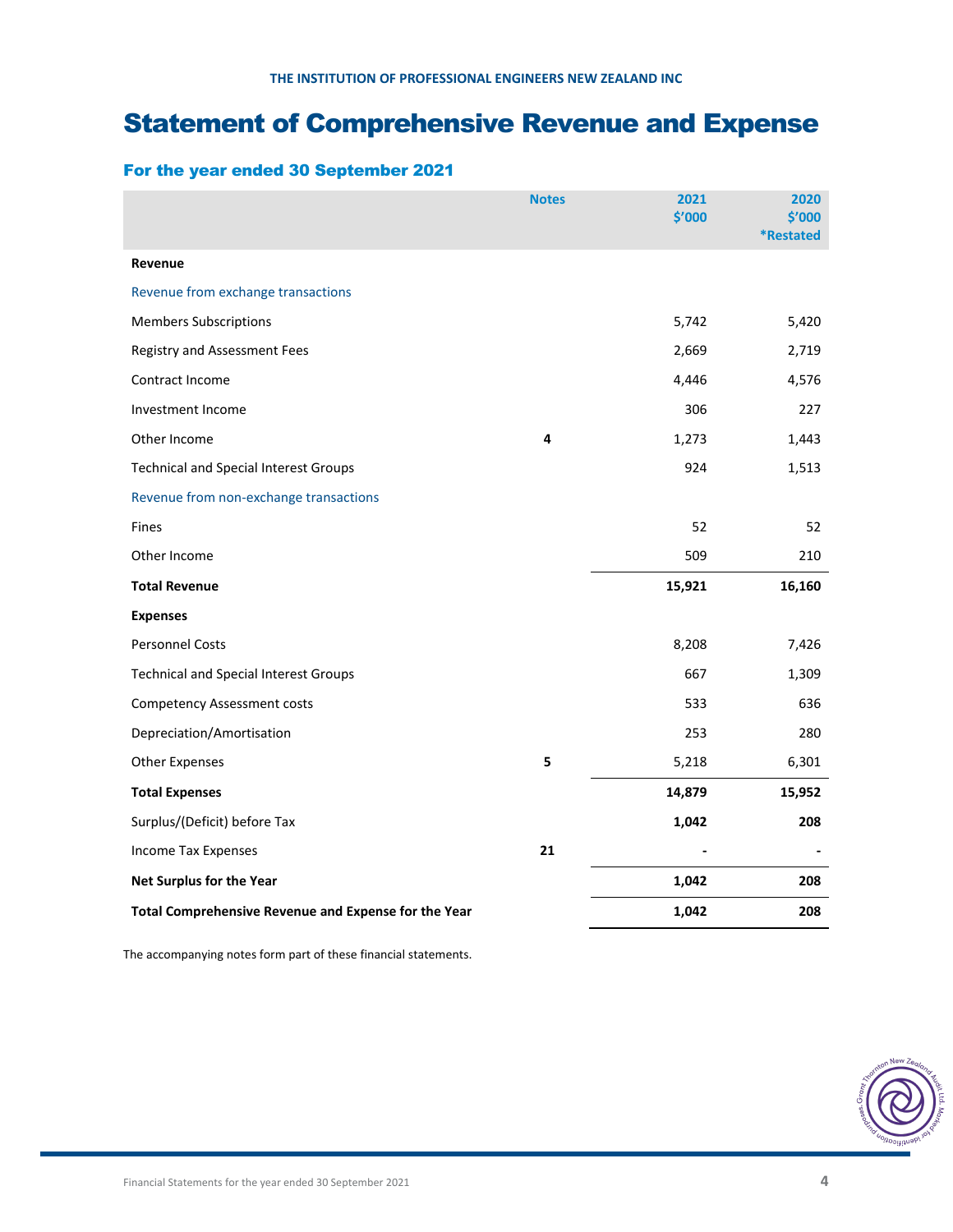# Statement of Financial Position

# As at 30 September 2021

|                                  | <b>Notes</b>            | 2021<br>\$'000 | 2020<br>\$′000   |
|----------------------------------|-------------------------|----------------|------------------|
|                                  |                         |                | <b>*Restated</b> |
| <b>ASSETS</b>                    |                         |                |                  |
| <b>Current</b>                   |                         |                |                  |
| Cash and Cash Equivalents        | 6                       | 1,176          | 395              |
| Investments                      | 7                       | 4,230          | 2,244            |
| Debtors and Other Receivables    | 8                       | 7,758          | 1,196            |
| Prepayments                      |                         | 276            | 380              |
| <b>Total Current Assets</b>      |                         | 13,440         | 4,215            |
| <b>Non-Current Assets</b>        |                         |                |                  |
| Investments                      | $\overline{\mathbf{z}}$ | 2,670          | 2,397            |
| Property, Plant and Equipment    | 9                       | 653            | 746              |
| Intangible assets                | 10                      | 27             | 24               |
| <b>Total Non-Current Assets</b>  |                         | 3,350          | 3,167            |
| <b>TOTAL ASSETS</b>              |                         | 16,790         | 7,382            |
| <b>LIABILITIES</b>               |                         |                |                  |
| <b>Current</b>                   |                         |                |                  |
| Creditors and other payables     | 11                      | 2,244          | 1,438            |
| <b>Employee Entitlements</b>     | 12                      | 519            | 407              |
| Income Received in Advance       | 13                      | 9,967          | 2,519            |
| <b>Total Current Liabilities</b> |                         | 12,730         | 4,364            |
| <b>TOTAL LIABILITIES</b>         |                         | 12,730         | 4,364            |
| <b>NET ASSETS</b>                |                         | 4,060          | 3,018            |
| <b>Member Funds</b>              | 14                      | 4,060          | 3,018            |
| <b>TOTAL EQUITY</b>              |                         | 4,060          | 3,018            |

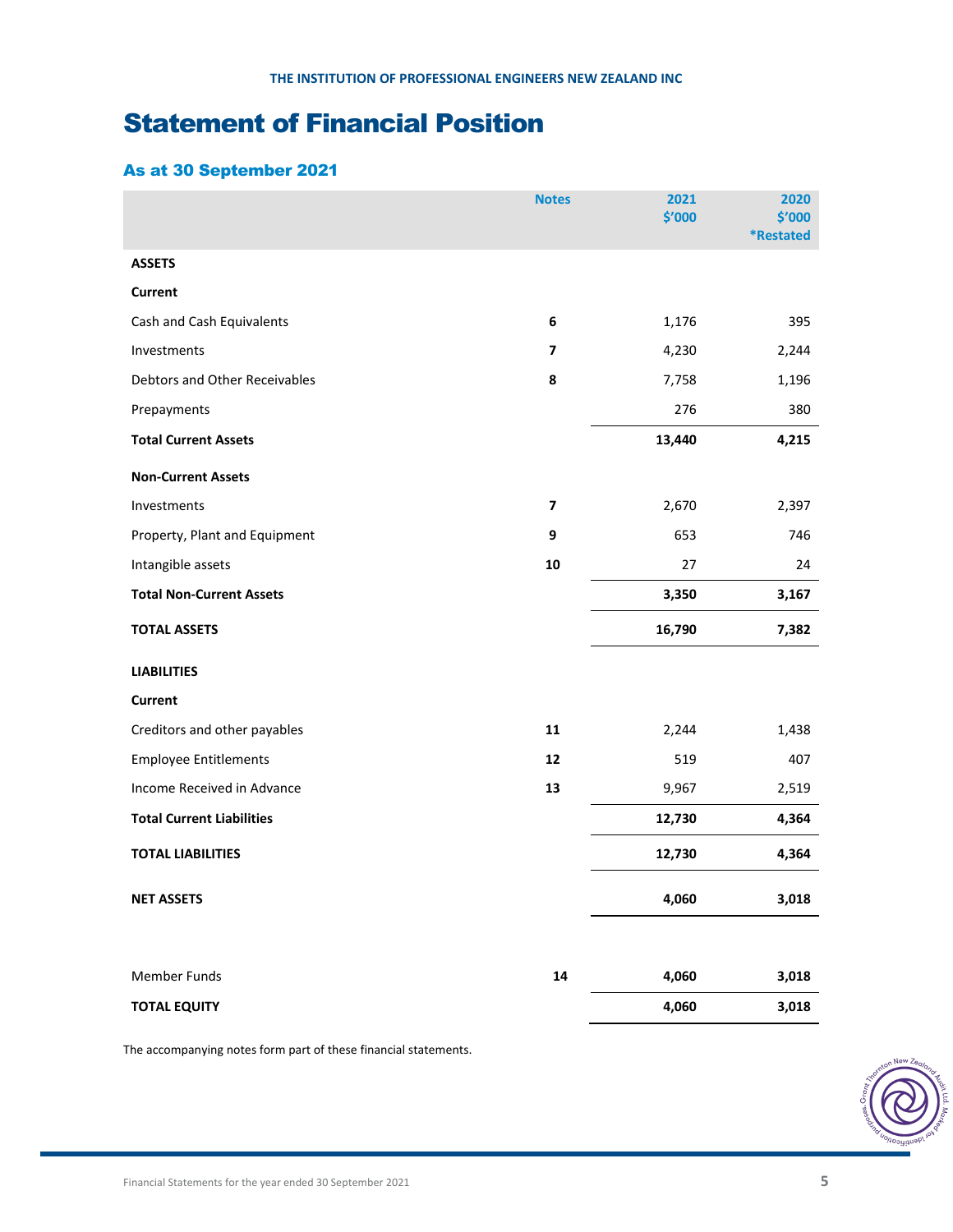# Statement of Changes in Equity

# For the year ended 30 September 2021

|                                      | 2021<br>\$′000 | 2020<br>\$'000<br><i><b>*Restated</b></i> |
|--------------------------------------|----------------|-------------------------------------------|
| <b>Member Funds</b>                  |                |                                           |
| Opening balance                      | 3,018          | 2,810                                     |
| Net Surplus / (Deficit) for the year | 1,042          | 208                                       |
|                                      |                |                                           |
| <b>TOTAL EQUITY</b>                  | 4,060          | 3,018                                     |

For and on behalf of the Institution

President  $\sqrt{V}$ 

Rosalind Archer

Deputy President

Tim Fisher

6 December 2021

Date: \_\_\_\_\_\_\_\_\_\_\_\_\_\_\_\_\_\_\_\_\_\_\_\_\_\_\_\_\_\_\_\_\_\_\_\_

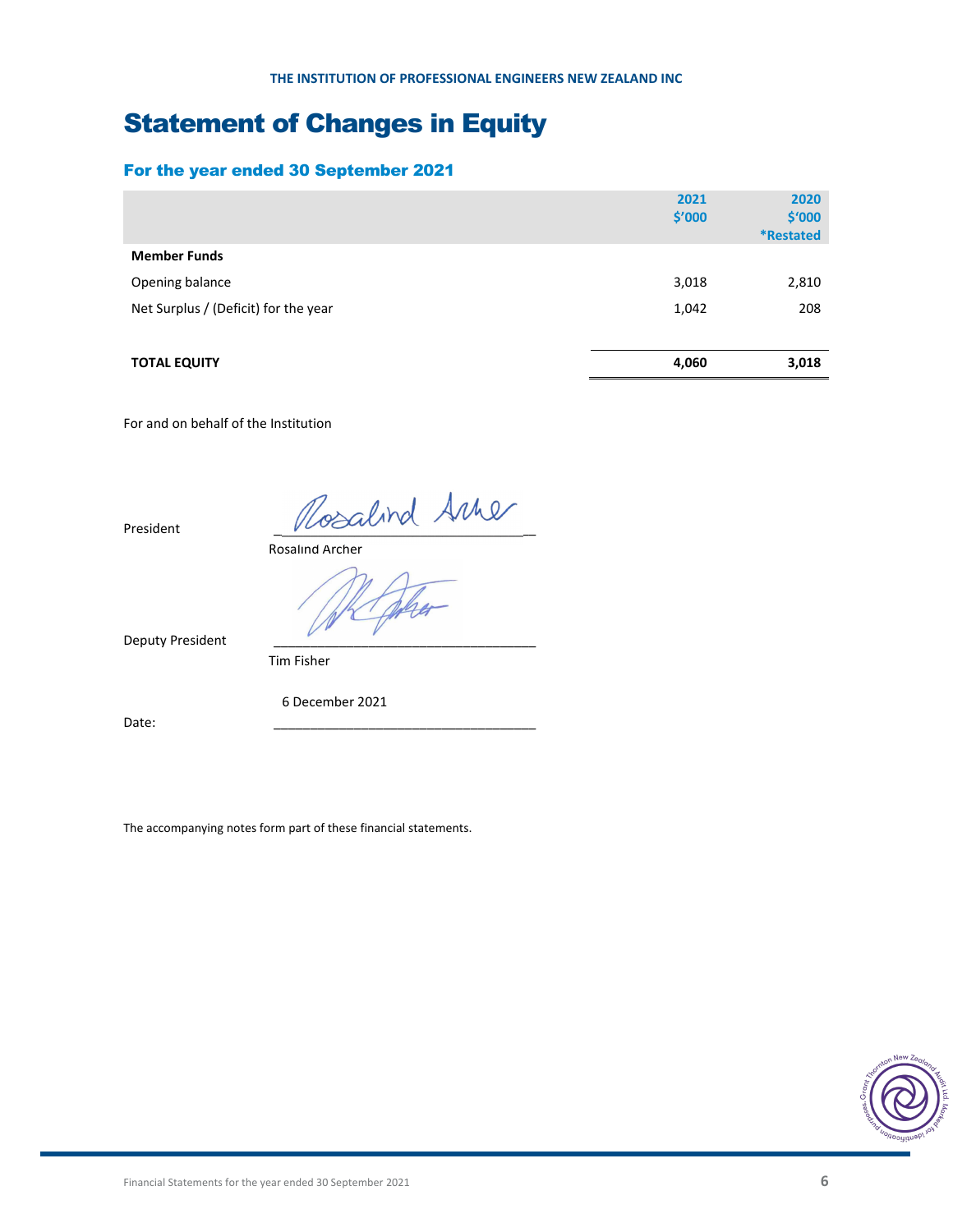# Cashflow Statement

# For the year ended 30 September 2021

|                                                        | <b>Notes</b> | 2021      | 2020                       |
|--------------------------------------------------------|--------------|-----------|----------------------------|
|                                                        |              | \$′000    | \$'000<br><b>*Restated</b> |
|                                                        |              |           |                            |
| <b>Cash Flows from Operating Activities</b>            |              |           |                            |
| Cash was provided from:                                |              |           |                            |
| <b>Member Subscriptions</b>                            |              | 6,873     | 5,363                      |
| Contract Income                                        |              | 4,219     | 4,836                      |
| <b>Interest Received</b>                               |              |           | 17                         |
| Registry & Assessment Fees                             |              | 3,746     | 2,682                      |
| Other Income                                           |              | 2,943     | 2,936                      |
|                                                        |              | 17,781    | 15,834                     |
| Cash was disbursed to:                                 |              |           |                            |
| Payment to Employees                                   |              | (8,095)   | (7, 301)                   |
| Service Delivery Payments                              |              | (6, 789)  | (7, 786)                   |
|                                                        |              | (14, 884) | (15,087)                   |
| <b>Net Cash Flow from Operating Activities</b>         | 15           | 2,897     | 747                        |
| <b>Cash Flows to/from Investing Activities</b>         |              |           |                            |
| KiwiWealth investment                                  |              | (1,953)   | (1, 210)                   |
| Purchase of Non-Current Assets                         |              | (163)     | (161)                      |
| <b>Net Cash Flow from Investing Activities</b>         |              | (2, 116)  | (1, 371)                   |
| Net Increase/(decrease) in cash and cash equivalents   |              | 781       | (624)                      |
| Cash and cash equivalents at the beginning of the year |              | 395       | 1,019                      |
| Cash and cash equivalents at the end of the year       |              | 1,176     | 395                        |
| <b>Represented by;</b>                                 |              |           |                            |
| Cash and Cash Equivalents                              |              | 1,176     | 395                        |
|                                                        |              | 1,176     | 395                        |

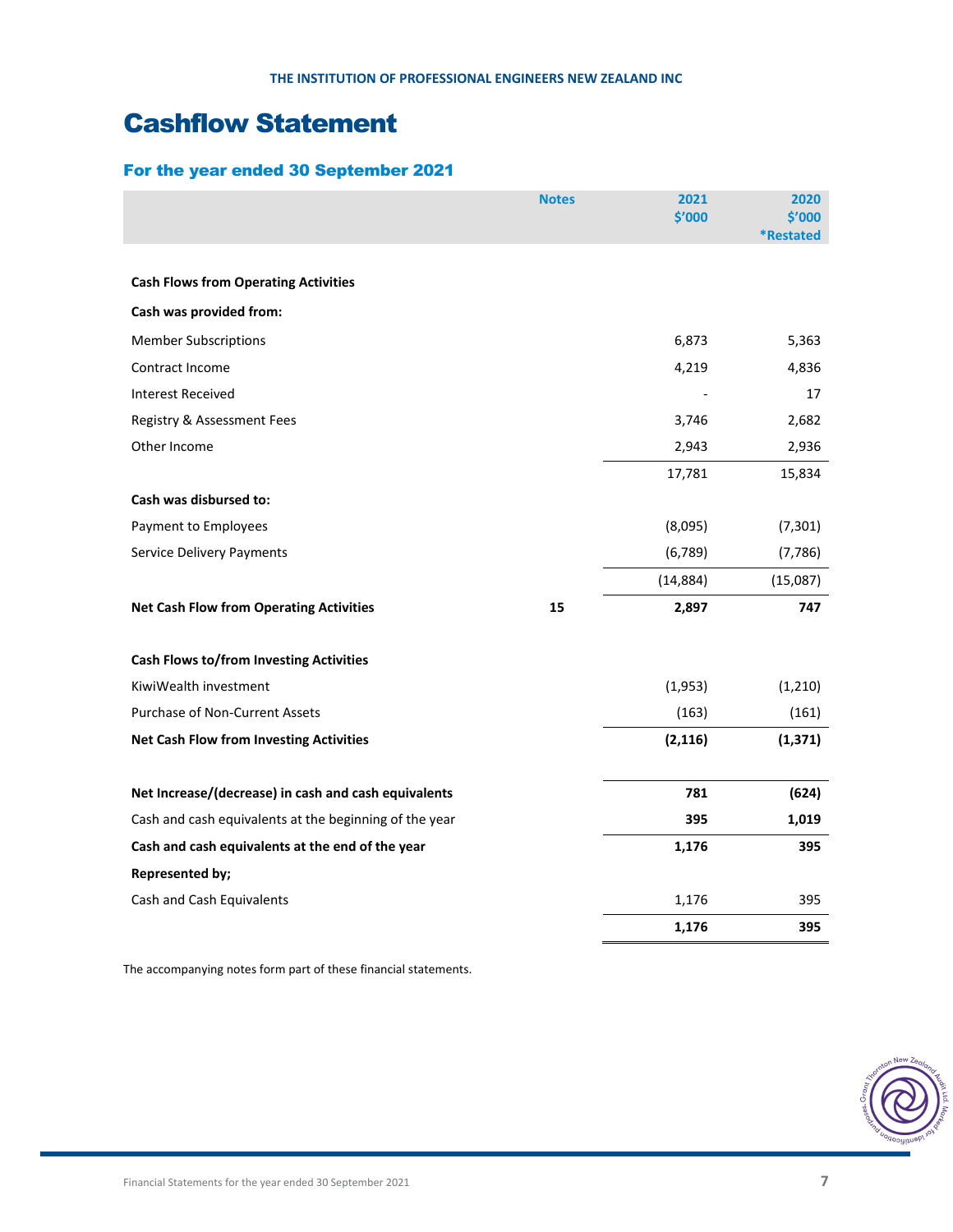# Notes to the financial statements

# For the year ended 30 September 2021

# **1. REPORTING ENTITY**

The Institution of Professional Engineers New Zealand Incorporated (the 'Institution') is incorporated under the Incorporated Societies Act 1908. The financial statements include the financial statements of the Institution, its Branches and its Technical and Special Interest Groups.

The Institution of Professional Engineers New Zealand Inc. is a non‐profit membership organisation that promotes the integrity and interests of its members, the profession and the industry. The organisation shares engineering knowledge, provides opportunities for networking through events, branches and interest groups and provides advocacy and advice to members, employers, the public and government.

The Institution also provides training opportunities, maintains a code of ethical conduct and sets professional and competence standards that members and registered Chartered Professional Engineers must follow and meet.

The organisation's primary objective is to provide services for the community for social benefit rather than a financial return. Accordingly, the Institution has designated itself as a Not For Profit Public Benefit Entity ("NFP PBE") for financial reporting purposes.

The financial statements of the Institution are for the year ended 30 September 2021. The financial statements were authorised for issue by the Board on 6 December 2021.

# **2. BASIS OF PREPARATION**

The financial statements have been prepared on a going concern basis, and the accounting policies have been applied consistently throughout the period. All transactions are reported using the accrual basis of accounting.

# a. Statement of Compliance

The financial statements have been prepared in accordance with New Zealand Generally Accepted Accounting Practice (NZ GAAP). They comply with Public Benefit Entity Standards Reduced Disclosure Regime (PBE Standards RDR) as appropriate for Tier 2 not-for-profit public benefit entities, and disclosure concessions have been applied.

The Institution qualifies as a Tier 2 reporting entity as for the two most recent reporting periods, it is not publicly accountable, and it is not large (operating expenditure has been between \$2m and \$30m in the current and prior period).

# b. Presentation currency and rounding

The financial statements are presented in New Zealand dollars and all values are rounded to the nearest thousand dollars ('000).

# c. Changes in Accounting Policy

During the year, Engineering New Zealand revised its accounting policy in relation to upfront configuration and customisation costs incurred in implementing Software‐as‐a‐Service (SaaS) arrangements in response to the IFRIC agenda decision clarifying its interpretation of how current accounting standards apply to these types of arrangements. The new accounting policy is presented below. Historical financial information has been restated to account for the impact of the change – refer to note 24.

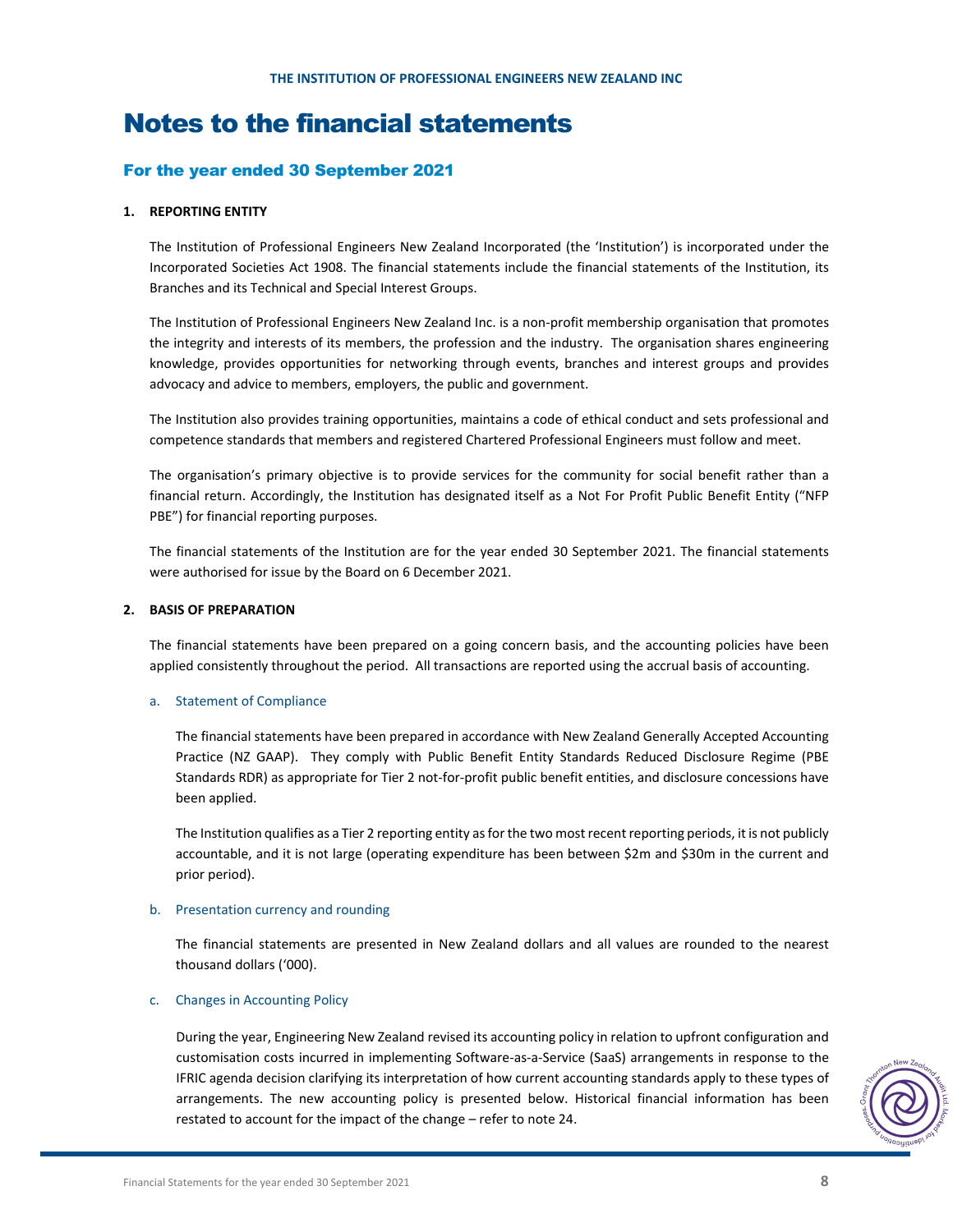#### **Software‐as‐a‐Service (SaaS) arrangements**

SaaS arrangements are service contracts providing the Institution with the right to access the cloud provider's application software over the contract period. Costs incurred to configure or customise, and the ongoing fees to obtain access to the cloud provider's application software, are recognised as operating expenses when the services are received.

There have been no other changes in accounting policies during the financial year (2020: Nil)

#### **3. SIGNIFICANT ACCOUNTING POLICIES**

The accounting policies set out below have been applied consistently in all periods presented in these financial statements.

#### a. Revenue

Revenue is recognised to the extent that it is probable, that the economic benefit will flow to the Institution and the revenue can be reliably measured. Revenue is measured at the fair value of consideration received. The Institution assesses its revenue arrangements against specific criteria to determine if it is acting as the principal or agent in a revenue transaction. In an agency relationship only, the portion of revenue earned on the Institutions own account is recognised as gross revenue in the Statement of Comprehensive Revenue and Expense.

#### (i) Membership subscriptions

Membership subscription income is recognised over the term of the membership. We invoiced 2021‐ 2022 (1 October 2021‐30 September 2022) members subscriptions in September 2021, all amounts invoiced are recognised as Income in Advance at 30 September 2021. We invoiced 2020-2021 (1 October 2020‐30 September 2021) members subscriptions in October 2020. Unpaid subscriptions are included in Debtors and Other Receivables at balance date.

#### (ii) Interest income

Interest income is recognised using the effective interest method.

# (iii) Revenue for services provided

Service revenue is recognised when services are provided or by reference to the stage of completion at the reporting date. The stage of completion is assessed by an estimate of work performed in proportion to total contractually agreed services.

#### (iv) Income in advance & contract income

Membership subscriptions for 2021‐2022 were invoiced in September 2021 (2020: 2020‐2021 were invoiced in October 2020).

Registration Fees are annual registration fees received for Chartered Professional Engineers (CPEng) and other engineering registers. The registration year runs from 1 January to 31 December. Three months of the CPEng annual registration fees – 1 October to 31 December ‐ are treated as income in advance at balance date.

Assessment income is received for initial competence assessment for assessed memberships and firsttime registration. Income for those assessments still in progress at balance date is treated as income in advance.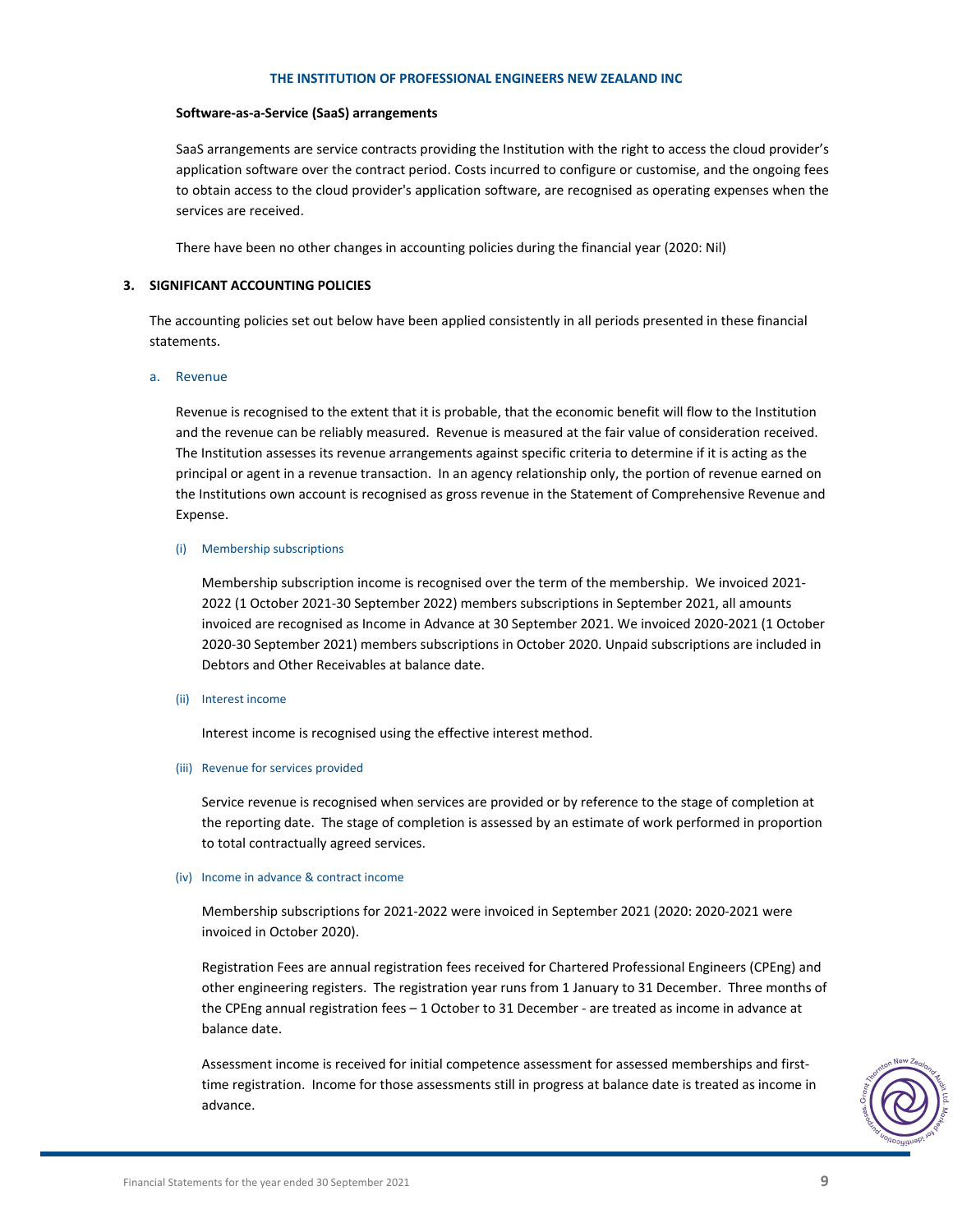Course fees received from attendees are treated as income in advance until the course has been completed.

Secretariat fees received are recognised when the secretariat services have been performed.

Contract revenue is recognised when the conditions attached to the contract have been complied with. Where there are unfulfilled conditions attaching to the contract, the amount relating to the unfulfilled condition is recognised as a liability and released to revenue as the conditions are fulfilled.

# (v) Technical and Special Interest Groups

Revenue relating to Technical and Special Interest Groups is recorded as revenue in line with the accounting policies noted above.

# (vi) Registry and Assessment Fees

Registry and Assessment income is recognised at the completion of the assessment. Income for those assessments still in progress at balance date is treated as income in advance.

# b. Cash and Cash Equivalents

Cash and cash equivalents include cash on hand, deposits held at call with banks and other short term highly liquid investments with original maturities of three months.

# c. Investments

Investments in bank deposits are measured at fair value plus transaction costs. Impairment is established when there is objective evidence that we will not be able to collect amounts due according to the original terms of the deposit.

# d. Trade Debtors and Other Receivables

Trade debtors and other receivables are measured at cost less any impairment losses. A provision for impairment is established where there is objective evidence that the Institution will not be able to collect all amounts according to the original terms of the receivable. Receivables with a short duration are not discounted.

# e. Foreign Currency Transactions

Transactions in foreign currencies that are settled in the accounting period are translated at the settlement rate. Transactions in foreign currency that are not settled in the accounting period, resulting in monetary assets and liabilities denominated in foreign currencies at the Statement of Financial Position date are translated to New Zealand dollars at the foreign exchange rate ruling at that date.

Foreign exchange differences arising on transactions are recognised in the Statement of Comprehensive Revenue and Expense.

# f. Plant and Equipment

Plant and Equipment are shown at cost less accumulated depreciation and impairment losses. Cost includes expenditure that is directly attributable to the acquisition of the asset.

# (i) Additions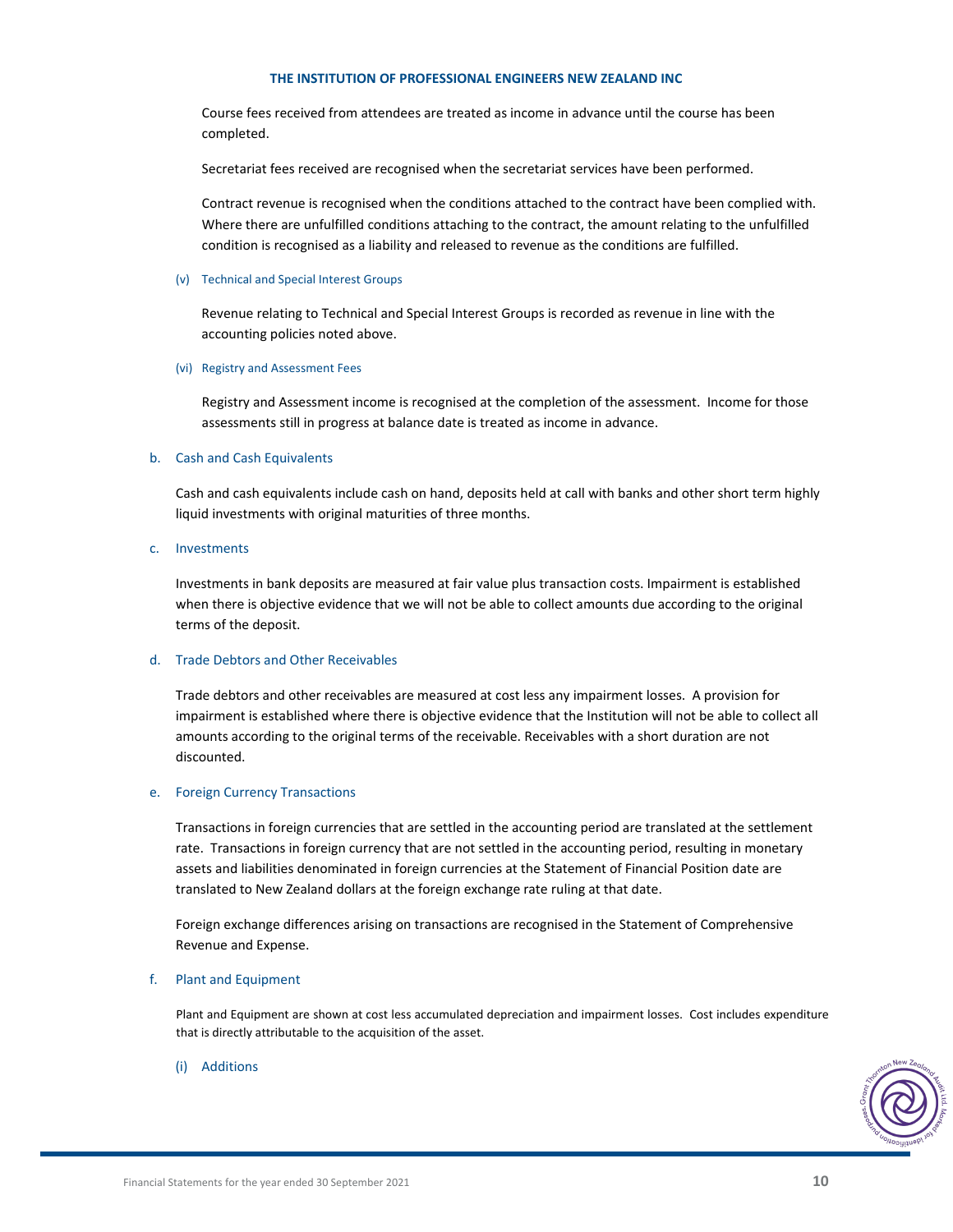The cost of replacing part of an item of property, plant and equipment is recognised as an asset if it is probable that future economic benefits of service potential will flow to the company and the cost of the item can be measured reliably.

(i) Disposals

Gains and losses on disposal are determined by comparing the proceeds with the carrying amount of the asset. Gains and losses on disposal are included in the Statement of Comprehensive Revenue and Expense.

# (ii) Depreciation

Depreciation is charged on all property, plant and equipment. Depreciation is charged to the Statement of Comprehensive Revenue and Expense. The useful lives have been estimated as follows;

| Computer and audio-visual equipment              | 3 - 5 years |
|--------------------------------------------------|-------------|
| Office furniture and fittings and office fitouts | 10 years    |

#### (iii) Subsequent Costs

Subsequent costs for property, plant and equipment are capitalised only when future economic benefits or service potential will flow to the Institution.

#### g. Intangible Assets

Intangible assets that are acquired, which have a finite useful life are measured at cost less accumulated amortisation and accumulated impairment losses. The useful lives have been estimated as follows:

Website 3 years and the set of the set of the set of the set of the set of the set of the set of the set of the set of the set of the set of the set of the set of the set of the set of the set of the set of the set of the

Amortisation is recognised in the Statement of Comprehensive Revenue and Expense on a straight‐line basis over the estimated useful lives of the intangible assets.

Membership and GL systems have been removed due to the change in accounting policy disclosed in 2(c).

# h. Impairment of Non-Financial Assets

The carrying amounts of the Institution's assets are reviewed at each balance date to determine whether there is any indication of impairment. If any such indication exists, the assets recoverable amount is estimated.

An impairment loss is recognised whenever the carrying amount of an asset exceeds its recoverable amount. Impairment losses directly reduce the carrying amount of assets and are recognised in the reported profit or loss within the Statement of Comprehensive Revenue and Expense.

The estimated recoverable amount of an asset is the greater of fair value less costs to sell and value in use. Value in use is determined by estimating future cash flows from the use and ultimate disposal of the asset and discounting to present value using a pre‐tax discount rate that reflects current market rates and the risks specific to the asset. For an asset that does not generate largely independent cash inflows, the recoverable amount is determined for the cash-generating unit to which the asset belongs.

An assessment is made at each reporting date as to whether there is any indication that previously recognised impairment losses may no longer exist or may have decreased. If such indicators exist, the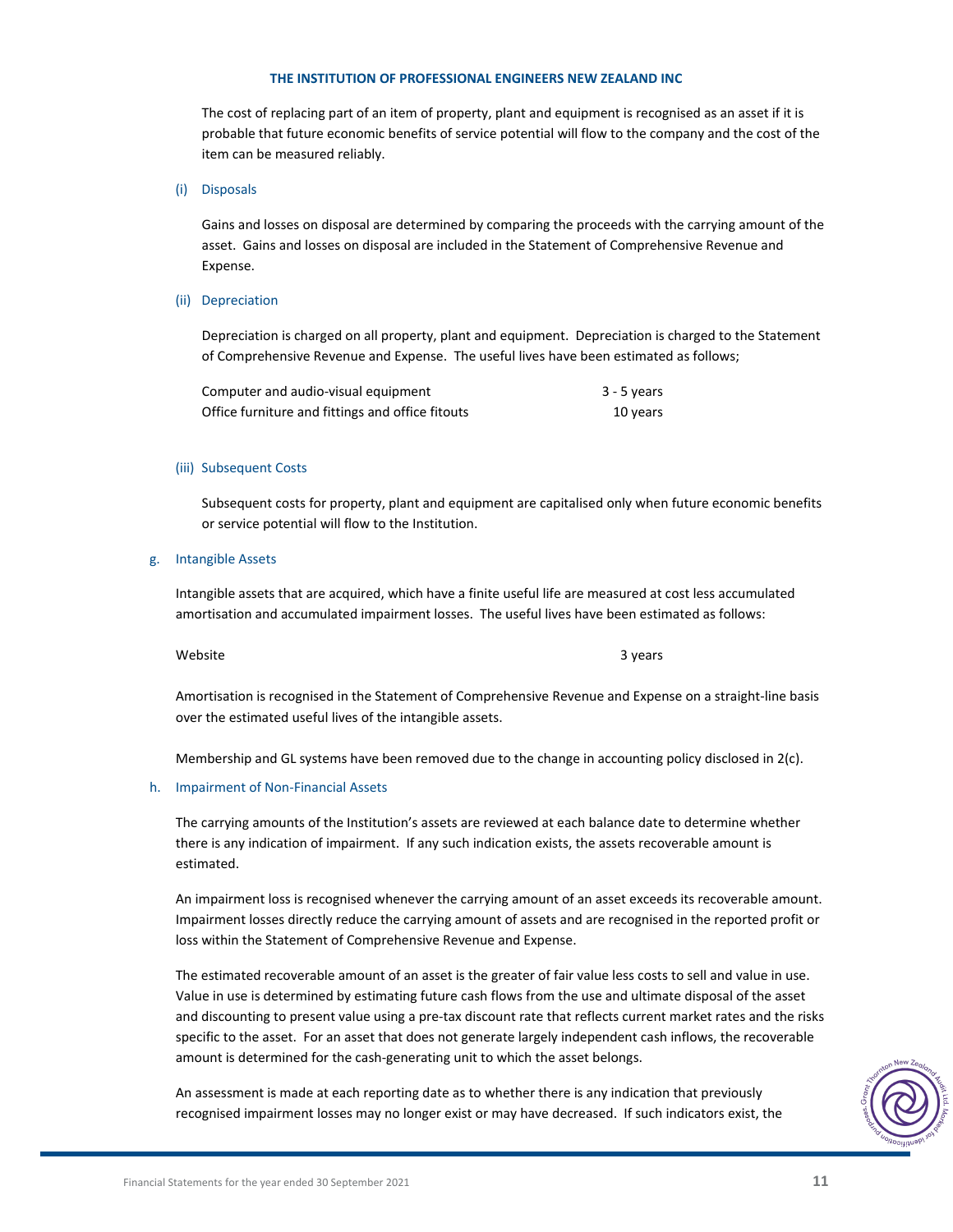Institution estimates the assets recoverable amount, to measure the reversal of any previous period impairment charges.

The reversal is limited so that the carrying amount of the asset does not exceed its recoverable amount, nor exceed the carrying amount that would have been determined, net of depreciation, had no impairment loss been recognised for the asset in prior years. Reversals of impairment are recognised in the reported profit or loss within the Statement of Comprehensive Revenue and Expense.

# i. Employee Entitlements

# (i) Short term entitlements

Employee benefits are measured at nominal value based on accrued entitlements at current rates of pay.

These include salaries and wages accrued up to balance date and annual leave earned to, but not yet taken at balance date, expected to be settled within 12 months.

# (ii) Long term employee entitlements

Long service leave entitlement of one week's leave is due to an employee after 5 years of continuous service. Long service leave has been provided for based on one day for every year of service, assuming a staff turnover rate of 15%.

# j. Goods and Services Tax

All amounts are shown exclusive of Goods and Services Tax (GST), except for receivables and payables that are stated inclusive of GST. When GST is not recoverable as input tax then it is recognised as part of the related asset or expense.

Cash flows are included in the Cash Flow Statement on a net basis and the GST component of cash flows arising from investing and financing activities, which is recoverable from, or payable to, the Inland Revenue Department are classified as operating cash flows.

# k. Income Tax

Due to tax losses carried forward, no taxation is payable on non-membership related taxable income for the year. The potential future income tax benefit has not been recorded in the financial statements. The Institution has adopted the taxes payable method to account for income tax.

# l. Operating Lease Payments

An operating lease is a lease that does not transfer substantially all the risks and rewards incidental to ownership of an asset. Payments made under operating leases are recognised in the reported profit or loss within the Statement of Comprehensive Revenue and Expense on a straight-line basis over the term of the lease. Lease incentives received are recognised as an integral part of the total lease expense, over the term of the lease.

# m. Financial Instruments

Financial instruments comprise trade debtors and other receivables, cash and cash equivalents, investments, trade creditors and other payables. The Institution had held no derivative financial instruments (i.e. hedging instruments) in the years reported.

The Institution has no off‐balance sheet financial instruments.

(i) Recognition and de‐recognition of financial assets and liabilities

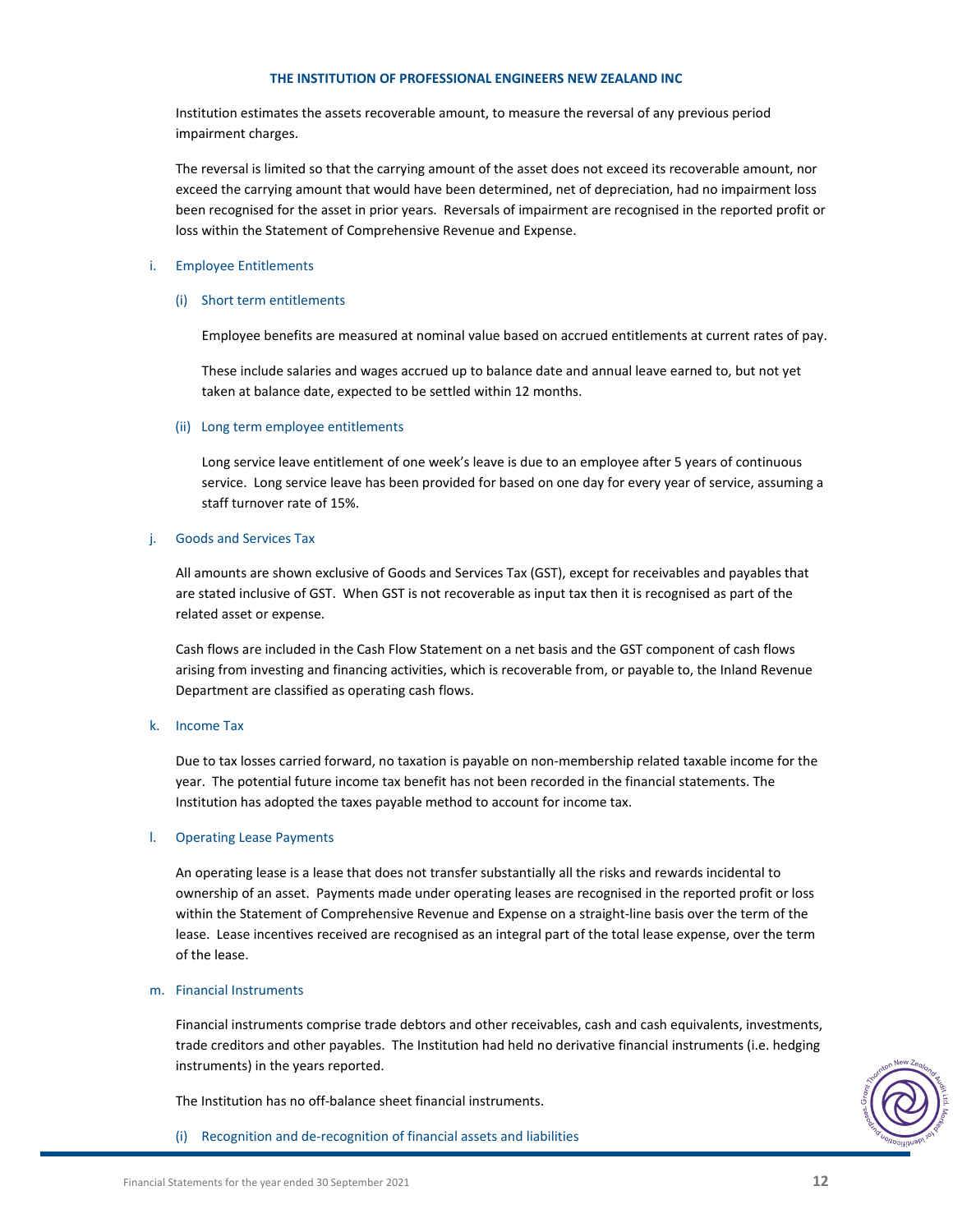Financial assets and financial liabilities are recognised when the Institution becomes a party to the contractual provision of the financial instrument.

Financial assets are de‐recognised when the contractual rights to the cash flows from the financial asset expire, or when the financial asset and all substantial risks and rewards are transferred.

A financial liability is de‐recognised when it is extinguished, discharged, cancelled or expires.

Financial assets and financial liabilities are measured initially at fair value plus transaction costs, except for those carried at fair value through profit or loss, which are measured at fair value.

#### (ii) Subsequent measurement of financial assets

The subsequent measurement of financial assets depends on their classification. The classification depends on the purpose for which financial assets were acquired.

Management determines the classification of financial assets at initial recognition and re‐evaluates this designation at each reporting date.

The Institution currently holds financial assets in classification as defined in PBE IPSAS 29 – Financial Instruments: Recognition and Measurement: being held to maturity investments and loans and receivables.

# (iii) Loans and receivables

The financial assets are non‐derivative with fixed or determinable payments, and are not quoted in an active market. After initial recognition, these are measured at amortised cost using the effective interest method, less provision for impairment. Discounting is omitted where the effect of discounting is immaterial.

All financial assets are subject to review for impairment at least once each reporting date. Accounts receivable are reviewed for impairments when accounts are past due or when other objective evidence is received that a specific counterparty will default. Impairment of trade receivables are presented in the Statement of Comprehensive Revenue and Expense within operating expenses.

# (iv) Subsequent measurement of financial liabilities

Trade payables and other borrowings are initially recognised at fair value and subsequently measured at amortised cost using the effective interest method.

# n. Equity

Equity is the Institution's accumulated surplus or deficit since its formation.

o. Judgements

In the process of applying the accounting policies, management has not made any significant judgements in these consolidated financial statements.

# p. Estimates and assumptions

The key assumptions concerning the future and other key sources of estimation uncertainty at the reporting date, that have a significant risk of causing a material adjustment to the carrying amounts of assets and liabilities within the next financial year, are described below. The Institute based its assumptions and estimates on parameters available when the consolidated financial statements were prepared.

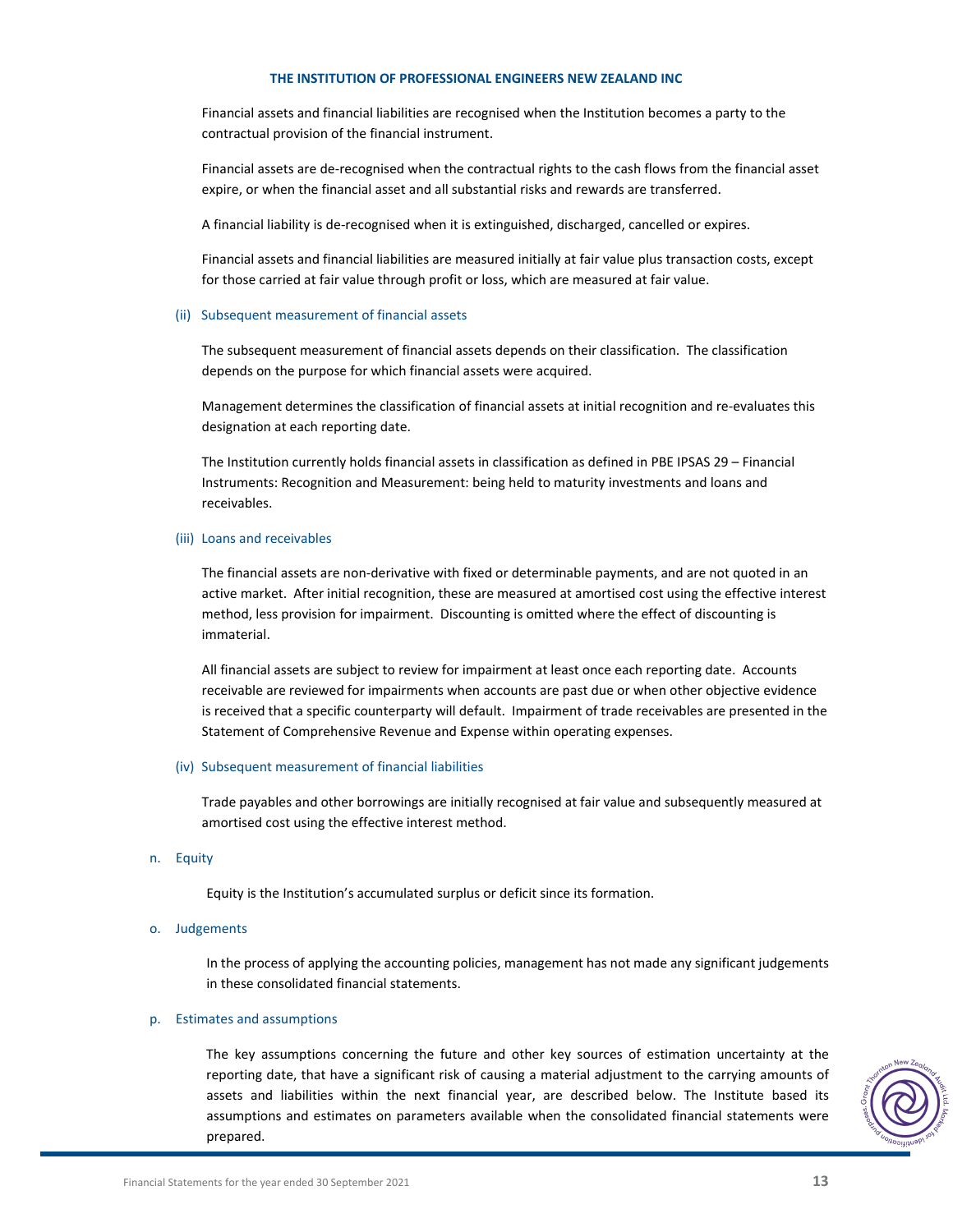Existing circumstances and assumptions about future developments, however, may change due to market changes or circumstances arising beyond the control of the Institute. Such changes are reflected in the assumptions when they occur.

# i. Useful lives and residual values

The useful lives and residual values of assets are assessed using the following indicators to determine potential future use and value from disposal:

- The condition of the asset
- The nature of the asset, its susceptibility and adaptability to changes in technology and processes
- The nature of the processes in which the asset is deployed
- Availability of funding to replace the asset
- Changes in the market in relation to the asset

# ii. Employee Long term leave

Long service leave has been provided for based on one day for every year of service, assuming a staff turnover rate of 15%.

# **4. OTHER INCOME**

|                                  | 2021<br>\$′000 | 2020<br>\$′000 |
|----------------------------------|----------------|----------------|
| Advertising and EG Subscriptions | 153            | 101            |
| Member Education & Training      | 777            | 979            |
| <b>Conferences and Events</b>    | 341            | 270            |
| Rental and Sundry Income         | 2              | 93             |
| <b>TOTAL OTHER INCOME</b>        | 1,273          | 1,443          |

# **5. OTHER EXPENSES**

|                                               | 2021<br>\$′000 | 2020<br>\$′000<br><b>*Restated</b> |  |
|-----------------------------------------------|----------------|------------------------------------|--|
| <b>Audit Fees</b>                             | 32             | 24                                 |  |
| <b>Member Publications and Communications</b> | 286            | 244                                |  |
| Disciplinary Legal Fees                       | 69             | 61                                 |  |
| <b>Member Education &amp; Training</b>        | 475            | 632                                |  |
| <b>Rent and Utilities</b>                     | 541            | 452                                |  |
| ICT                                           | 923            | 1,611                              |  |
| Travel                                        | 193            | 209                                |  |
| Other Sundry Expenses <sup>1</sup>            | 2,699          | 3,068                              |  |
| <b>TOTAL OTHER EXPENSES</b>                   | 5,218          | 6,301                              |  |

1. Other expenses include consultants \$1,683 including those relating to external contracts and on-billed (2020: \$2,398k); membership related expenses (meetings, events, student support, membership organisation fees) \$771k (2020: \$412k) and administration \$243k (2020: \$258k).

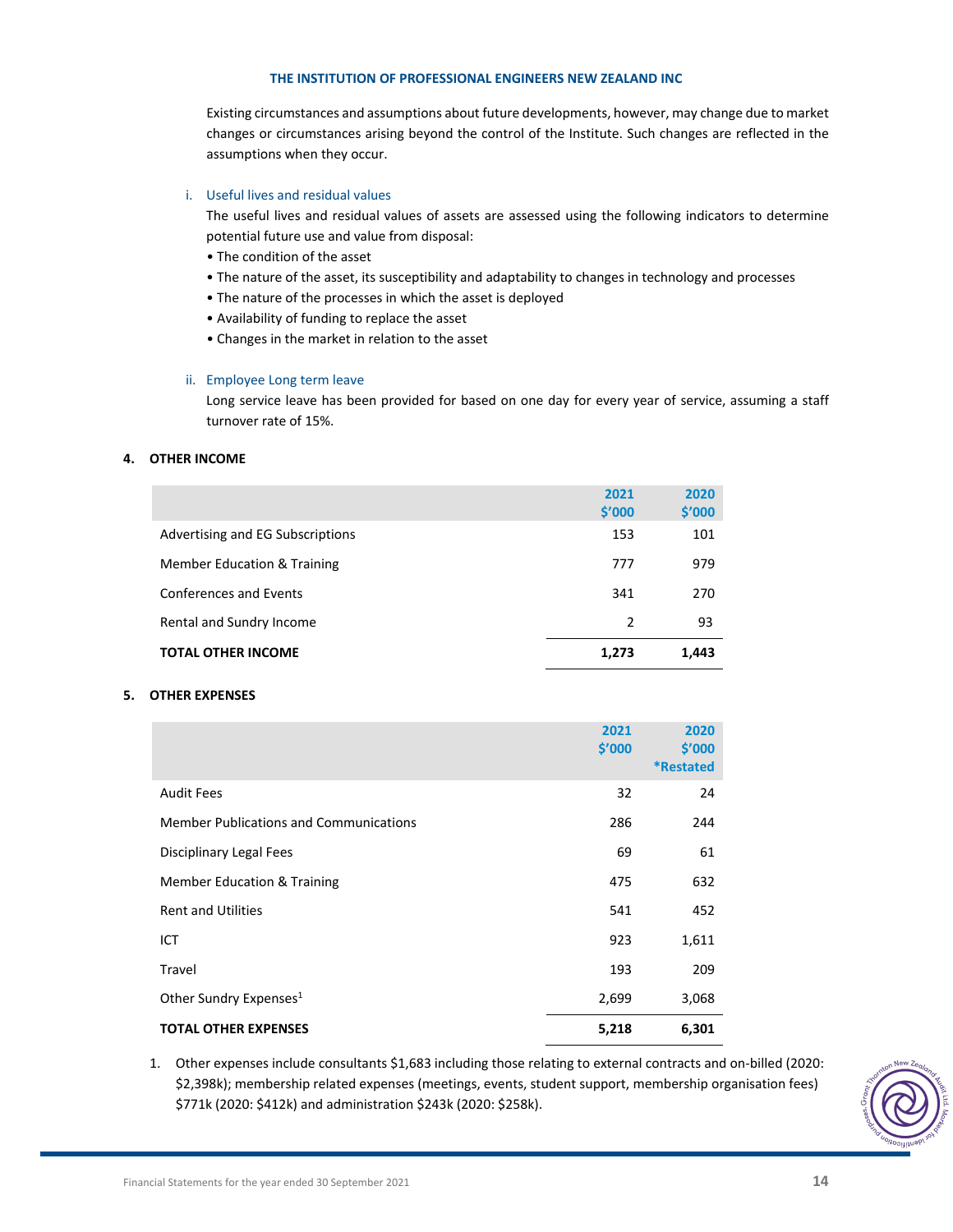# **6. CASH AND CASH EQUIVALENTS**

|                                 | 2021<br>$\mathsf{S}'$ 000 | 2020<br>\$′000 |
|---------------------------------|---------------------------|----------------|
| Operating accounts              | 1.176                     | 395            |
| TOTAL CASH AND CASH EQUIVALENTS | 1.176                     | 395            |

Engineering New Zealand holds funds under our name on behalf of Collaborating Technical Societies with Westpac. The amount held at 30 September 2021 is \$2,165,818.6. These are not recorded as an asset or liability in Engineering New Zealand's financial statements.

# **7. INVESTMENTS**

|                            | 2021<br>\$′000 | 2020<br>\$′000 |
|----------------------------|----------------|----------------|
| Current                    |                |                |
| <b>Bank Term Deposits</b>  | 32             | 32             |
| Kiwi Wealth Cash           | 4,196          | 2,211          |
| Kiwi Wealth Fixed Interest | $\overline{2}$ | 1              |
|                            | 4,230          | 2,244          |
| Non current                |                |                |
| Kiwi Wealth Investment     | 2,670          | 2,397          |
|                            | 2,670          | 2,397          |

# **8. DEBTORS AND OTHER RECEIVABLES**

|                                         | 2021<br>\$'000 | 2020<br>\$′000 |
|-----------------------------------------|----------------|----------------|
| Trade Debtors (Exchange Transactions)   | 7.736          | 1,178          |
| <b>IPENZ Foundation Current Account</b> | 22             | 18             |
| <b>TOTAL RECEIVABLES</b>                | 7,758          | 1,196          |

The carrying value of receivables approximates their fair value.

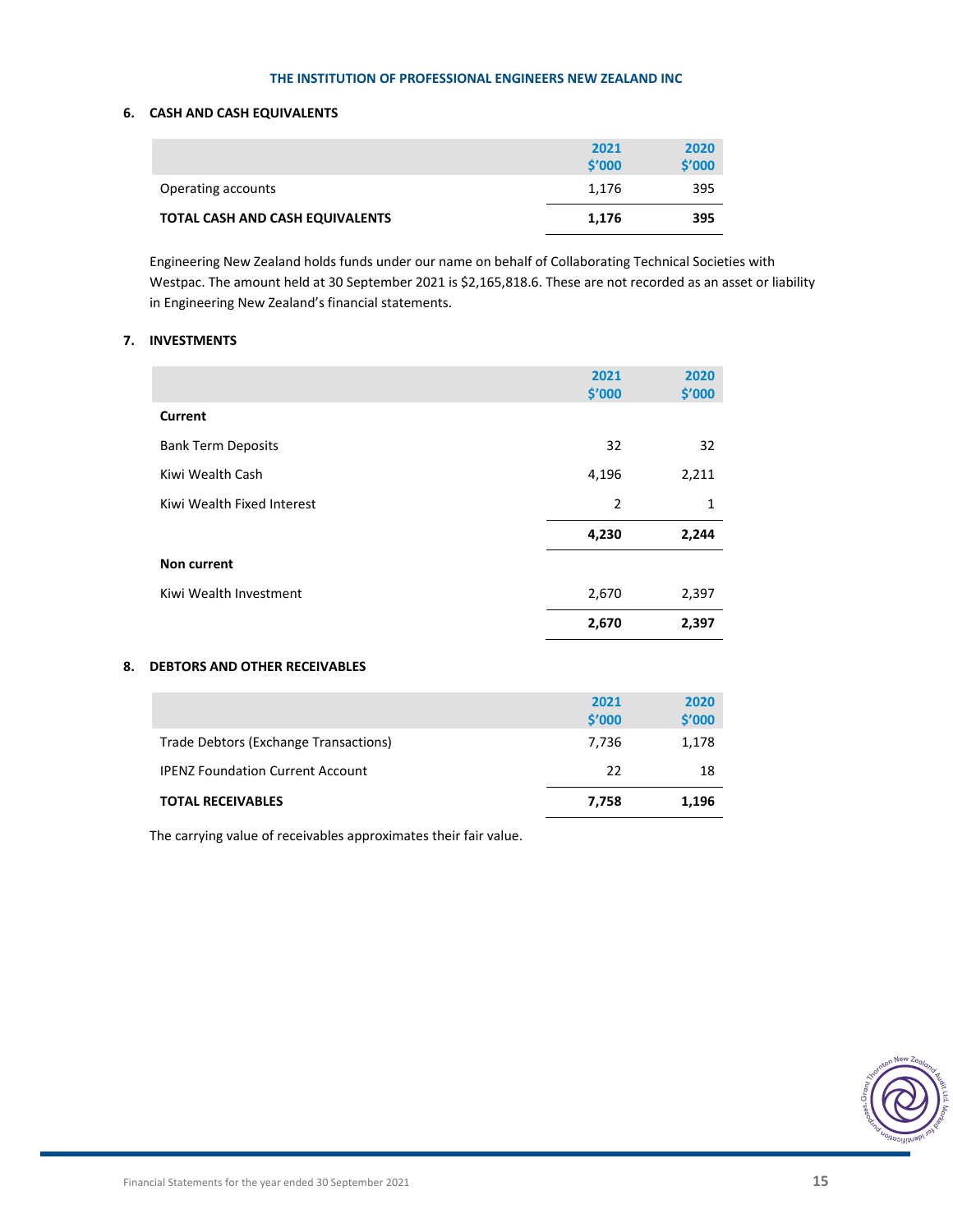# **9. PROPERTY, PLANT AND EQUIPMENT – 30 SEPTEMBER 2021 (\$'000)**

|                               | <b>Computer</b><br><b>Equipment</b> | <b>Office</b><br><b>Equipment</b> | <b>Furniture &amp;</b><br><b>Fittings</b> | Leasehold<br><b>Improvements</b> | <b>Total</b> |
|-------------------------------|-------------------------------------|-----------------------------------|-------------------------------------------|----------------------------------|--------------|
| Cost                          |                                     |                                   |                                           |                                  |              |
| Original cost 1/10/20         | 872                                 | 15                                | 346                                       | 199                              | 1,433        |
| Additions                     | 145                                 |                                   | $\overline{2}$                            |                                  | 146          |
| Disposals/Adjustment          | $\qquad \qquad \blacksquare$        | -                                 | $\overline{\phantom{a}}$                  |                                  |              |
| Total cost at 30/9/21         | 1,017                               | 15                                | 348                                       | 199                              | 1,579        |
| <b>Depreciation</b>           |                                     |                                   |                                           |                                  |              |
| Accumulated depreciation      | 566                                 | 10                                | 68                                        | 42                               | 686          |
| Charge for the year           | 180                                 | 2                                 | 36                                        | 22                               | 240          |
| Disposals/Adjustment          |                                     |                                   |                                           |                                  |              |
| Total depreciation at 30/9/21 | 746                                 | 12                                | 104                                       | 64                               | 926          |
| Net book value at 30/9/21     | 271                                 | 3                                 | 244                                       | 135                              | 653          |

# **PROPERTY, PLANT AND EQUIPMENT – 30 September 2020 (\$'000)**

|                               | <b>Computer</b><br><b>Equipment</b> | <b>Office</b><br><b>Equipment</b> | <b>Furniture &amp;</b><br><b>Fittings</b> | <b>Leasehold</b><br><b>Improvements</b> | <b>Total</b> |
|-------------------------------|-------------------------------------|-----------------------------------|-------------------------------------------|-----------------------------------------|--------------|
| Cost                          |                                     |                                   |                                           |                                         |              |
| Original cost 1/10/19         | 755                                 | 15                                | 327                                       | 196                                     | 1,294        |
| Additions                     | 117                                 |                                   | 19                                        | 3                                       | 139          |
| Disposals/Adjustment          |                                     |                                   |                                           |                                         |              |
| Total cost at 30/9/20         | 872                                 | 15                                | 346                                       | 199                                     | 1,433        |
| <b>Depreciation</b>           |                                     |                                   |                                           |                                         |              |
| Accumulated depreciation      | 404                                 | 8                                 | 33                                        | 20                                      | 465          |
| Charge for the year           | 162                                 | $\overline{2}$                    | 35                                        | 22                                      | 221          |
| Disposals/Adjustment          | $\overline{\phantom{a}}$            |                                   |                                           |                                         |              |
| Total depreciation at 30/9/20 | 566                                 | 10                                | 68                                        | 42                                      | 686          |
| Net book value at 30/9/20     | 306                                 | 5                                 | 278                                       | 157                                     | 746          |

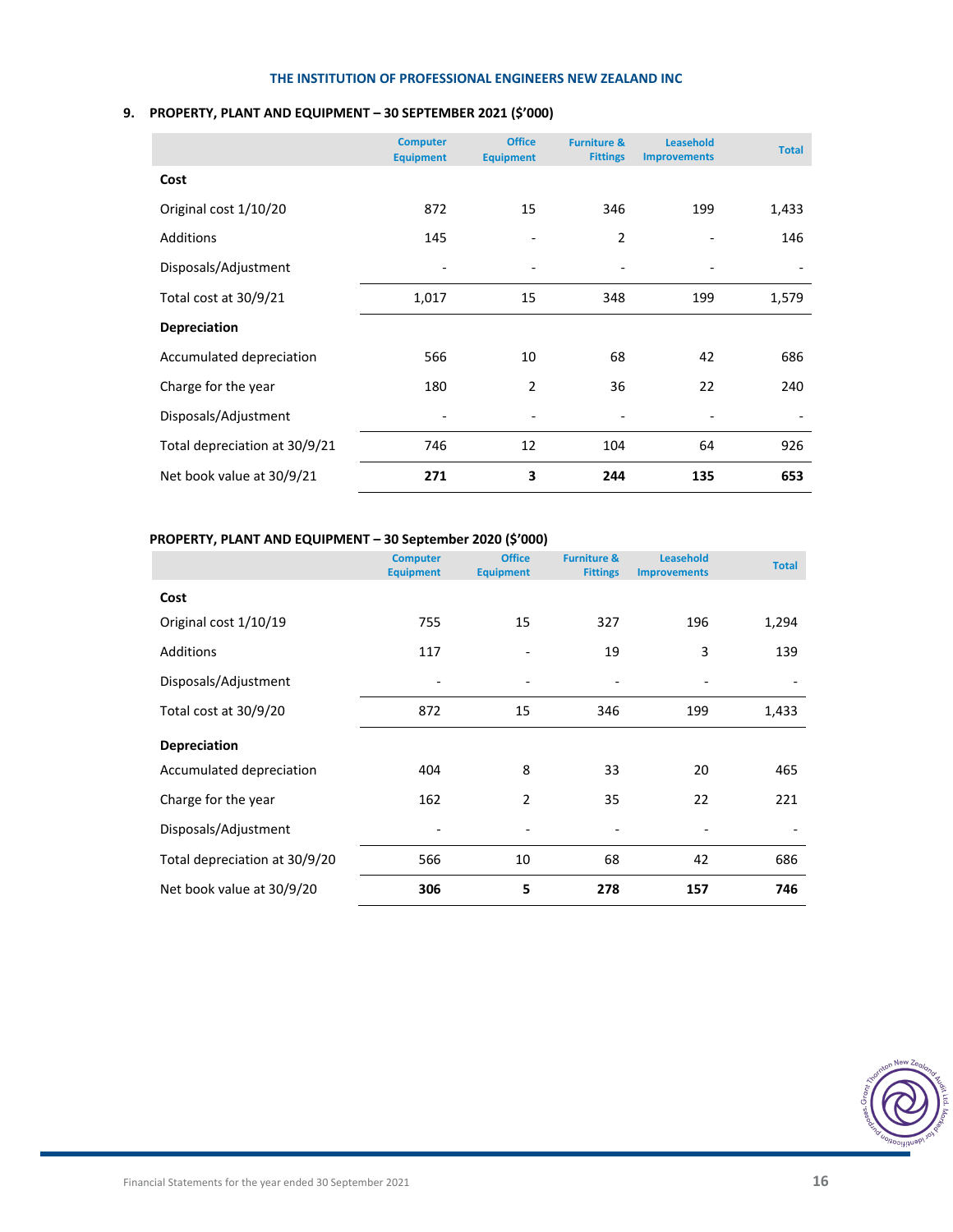# **10. INTANGIBLE ASSETS – 30 SEPTEMBER 2021 (\$'000)**

|                               | <b>Website</b> | <b>Total</b> |
|-------------------------------|----------------|--------------|
| Cost                          |                |              |
| Original cost at 1/10/20      | 192            | 192          |
| Additions                     | 17             | 17           |
| Impairment                    |                |              |
| Disposals/Adjustment          |                |              |
| Total cost at 30/9/21         | 209            | 209          |
| <b>Amortisation</b>           |                |              |
| Accumulated amortisation      | 169            | 169          |
| Charge for the year           | 13             | 13           |
| Disposals/Adjustment          |                |              |
| Total amortisation at 30/9/21 | 182            | 182          |
| Net book value at 30/9/21     | 27             | 27           |

# **INTANGIBLE ASSETS – 30 September 2020 (\$'000)**

|                               | <b>Website</b> | <b>Software</b><br><i><b>*Restated</b></i> | <b>Total</b> |
|-------------------------------|----------------|--------------------------------------------|--------------|
| Cost                          |                |                                            |              |
| Original cost                 | 169            |                                            | 169          |
| Additions                     | 23             |                                            | 23           |
| Impairment                    |                |                                            |              |
| Disposals/Adjustment          |                |                                            |              |
| Total cost at 30/9/20         | 192            |                                            | 192          |
| Amortisation                  |                |                                            |              |
| Accumulated amortisation      | 110            |                                            | 110          |
| Charge for the year           | 59             |                                            | 59           |
| Disposals/Adjustment          |                |                                            |              |
| Total amortisation at 30/9/20 | 169            |                                            | 169          |
| Net book value at 30/9/20     | 23             |                                            | 23           |

Due to the change in accounting policy the software balances have been restated, refer to note 24.

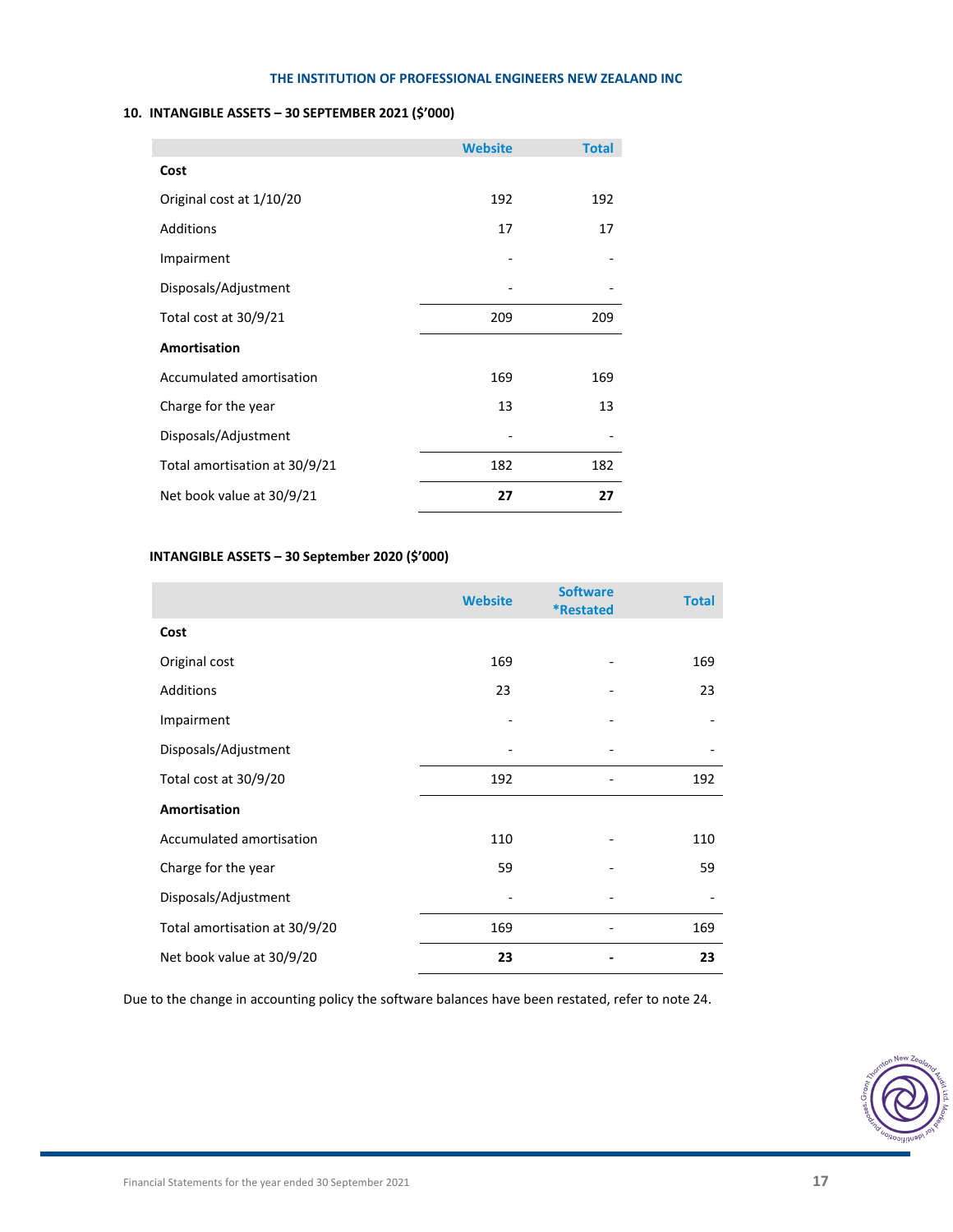# **11. CREDITORS AND OTHER PAYABLES**

|                                           | 2021<br>\$'000 | 2020<br>\$′000 |
|-------------------------------------------|----------------|----------------|
| <b>Trade Creditors</b>                    | 2.244          | 1.438          |
| <b>TOTAL TRADE CREDITORS AND PAYABLES</b> | 2.244          | 1,438          |

# **12. EMPLOYEE ENTITLEMENTS**

|                                    | 2021<br>\$'000 | 2020<br>\$′000 |
|------------------------------------|----------------|----------------|
| Annual Leave                       | 358            | 280            |
| Salaries and Wages Accrual         | 120            | 93             |
| Long Service Leave Provision       | 41             | 34             |
| <b>TOTAL EMPLOYEE ENTITLEMENTS</b> | 519            | 407            |

# **13. INCOME RECEIVED IN ADVANCE**

|                                     | 2021<br>\$′000 | 2020<br>\$′000 |
|-------------------------------------|----------------|----------------|
| Registry/Membership fees in advance | 8,464          | 422            |
| Income for assessments in progress  | 346            | 230            |
| Int. Engineering Alliance income    | 210            | 151            |
| Conference/Course Fees              | 195            | 243            |
| Secretariat Fees                    | 27             | 27             |
| Other                               | 725            | 1,446          |
| <b>TOTAL INCOME IN ADVANCE</b>      | 9,967          | 2,519          |

Other income in advance includes contract revenue. The Covid‐19 Wage Subsidy claimed in May 2020 was released as revenue during the 2021 financial year and recognised as other income in advance for the 2020 financial year. (2020: The Institution was eligible for and claimed the Covid‐19 Wage Subsidy in May 2020. The board are currently assessing the full impact of Covid‐19 and in the meantime conservatively recognised the subsidy as a Liability.)

# **14. MEMBER FUNDS**

Member funds represent the accumulated reserves of the Institution.

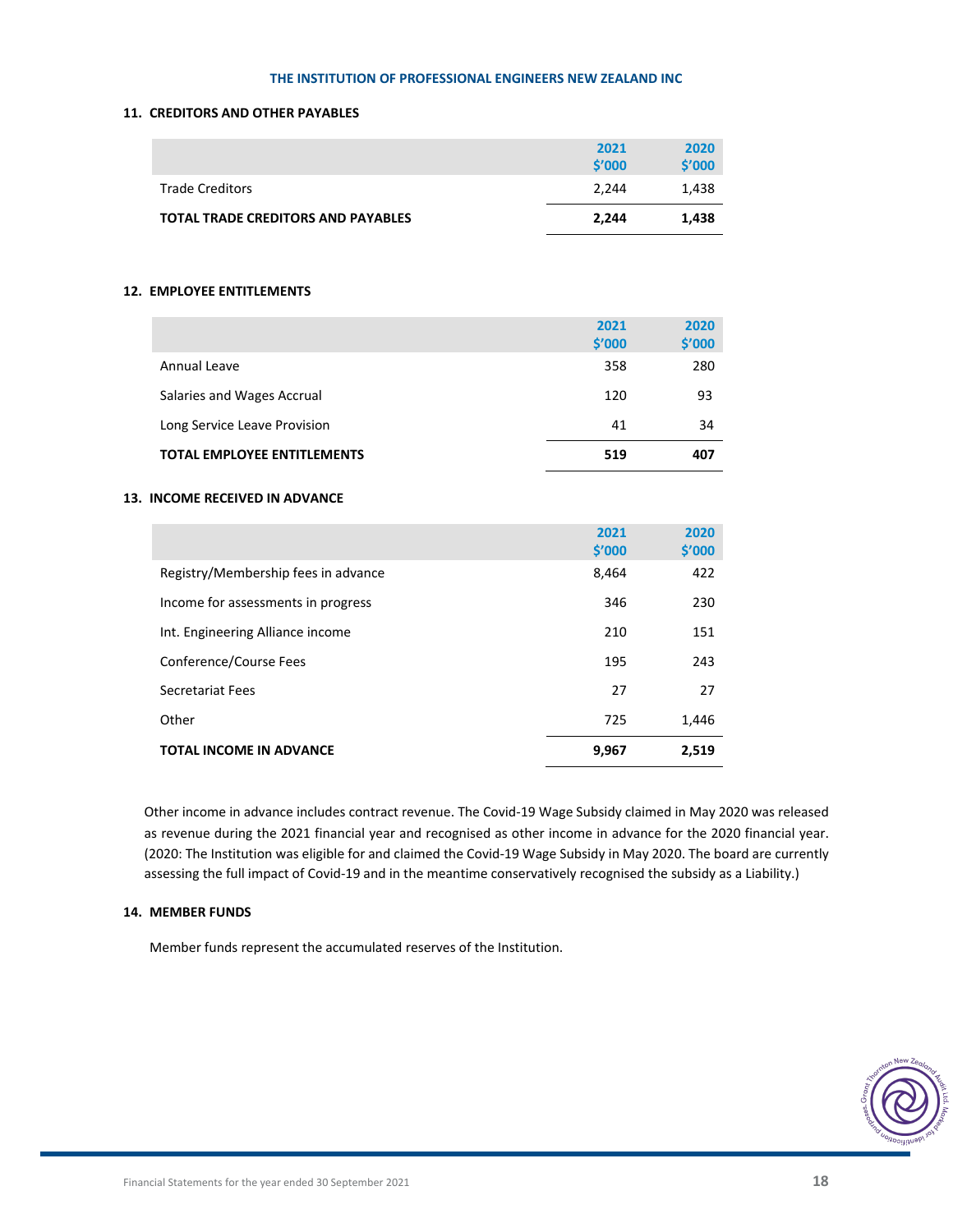# **15. RECONCILIATION OF NET SURPLUS WITH NET CASH FLOW FROM OPERATING ACTIVITIES**

|                                                  | 2021<br>\$′000 | 2020<br>\$′000<br><i>*restated</i> |
|--------------------------------------------------|----------------|------------------------------------|
| Net Surplus / (Deficit) for the year             | 1,042          | 208                                |
| <b>Add Non-Cash Items</b>                        |                |                                    |
| Depreciation/Amortisation & Impairment           | 253            | 280                                |
| Reinvest KiwiWealth income                       | (306)          | (215)                              |
| <b>Add (Deduct) Movements in Working Capital</b> |                |                                    |
| <b>Accounts Receivable</b>                       | (7, 182)       | (24)                               |
| <b>Prepaid Expenses</b>                          | 111            | 186                                |
| <b>Accounts Payable</b>                          | 769            | 246                                |
| <b>Employee Entitlements</b>                     | 112            | 124                                |
| Income received in advance                       | 8,098          | (58)                               |
| <b>Net Cash Flow from Operating Activities</b>   | 2,897          | 747                                |

# **16. OPERATING LEASE COMMITMENTS**

The Institution has the following non‐cancellable operating lease commitments payable/receivable after balance date:

# **Payable**

|                                                   | 2021<br>\$′000 | 2020<br>\$'000 |
|---------------------------------------------------|----------------|----------------|
| Not later than one year                           | 454            | 479            |
| Later than one year and not later than five years | 1,910          | 1,873          |
| Later than five years                             | 502            | 993            |
| <b>TOTAL</b>                                      | 2,866          | 3,345          |

Operating lease commitments reflect the lease of office premises at 40 Taranaki Street. (2020: also included lease costs associated with 2 photocopiers which were not renewed during the current year).

# **17. CAPITAL COMMITMENTS AND CONTINGENT LIABILITIES**

The Institution has no capital commitments (2020: Nil). The Institution has no contingent liabilities at balance date (2020: Nil).

# **18. FINANCIAL INSTRUMENTS**

# a. Carrying Value of Financial Instruments

The carrying amount of all material balance sheet assets and liabilities are equivalent to their fair value.

Fair value is the amount for which an item could be exchanged, or a liability settled, between knowledgeable and willing parties in an arm's length transaction.

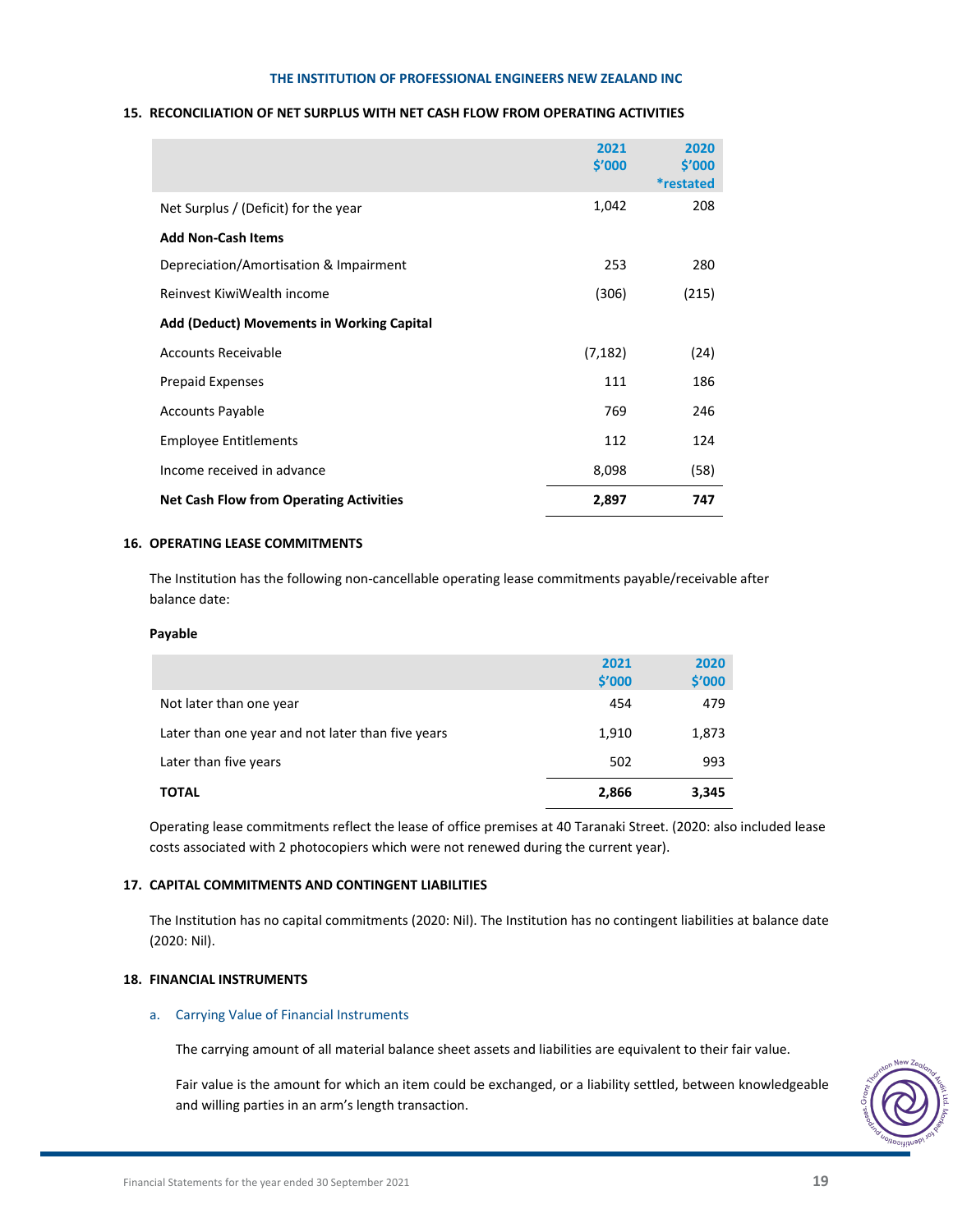# b. Classification of Financial Instruments

All financial assets held by the Institution are classified as 'loans and receivables' and carried at cost less accumulated impairment losses.

All financial liabilities held by the Institution are carried at amortised cost using the effective interest rate method.

# c. Risk Management Analysis

The Institution is exposed to various risks in relation to financial instruments. The main types of risk relevant to the Institution operations are credit risk and liquidity risk. The Institution has a series of policies to manage the risks associated with financial instruments. Policies have been established which do not allow transactions that are speculative in nature to be entered into. As part of this policy, limits on exposure have been set and are monitored on a regular basis.

# (i) Credit Risk

Credit risk is the risk that a third party will default on its obligation to the Institution causing the Institution to incur losses. The Institution has no significant concentration of credit risk in relation to accounts receivable. The Institution does not expect the non-performance of any obligations at balance date. The carrying value of trade debtors, other receivable, and cash and cash equivalents represents the Institutions maximum exposure to credit risk at balance date.

# (ii) Liquidity Risk

Liquidity risk represents the Institutions ability to meet its contractual obligations. The Institution manages liquidity risk by managing cash flows and ensuring that adequate cash reserves are in place.

# **19. RELATED PARTY TRANSACTIONS AND KEY MANAGEMENT PERSONNEL**

Related party means parties are related if one party can (a) control the other party, or (b) exercise significant influence over the other party in making financial and operating decisions, or if the related party entity and another entity are subject to common control.

# a. Related party transactions

No provision has been required, nor any expense recognised for impairment for any loans or other receivable balances with related parties (2020: \$Nil).

The Institution has provided accounting and administrative services to IPENZ Foundation, a registered charity under the Charities Act 2005. IPENZ Foundation is independently governed and controlled by its own board.

All transactions for the Foundation are transacted through the Institutions bank account and accounted for by the Foundation Current Account in the Institution's financial statements (refer to Note 8).

During the year IPENZ Foundation supported members who were experiencing financial hardship by paying their Engineering New Zealand Membership, the total amount paid for the year ended 30 September 2021 was \$16,873 (2020: \$Nil).

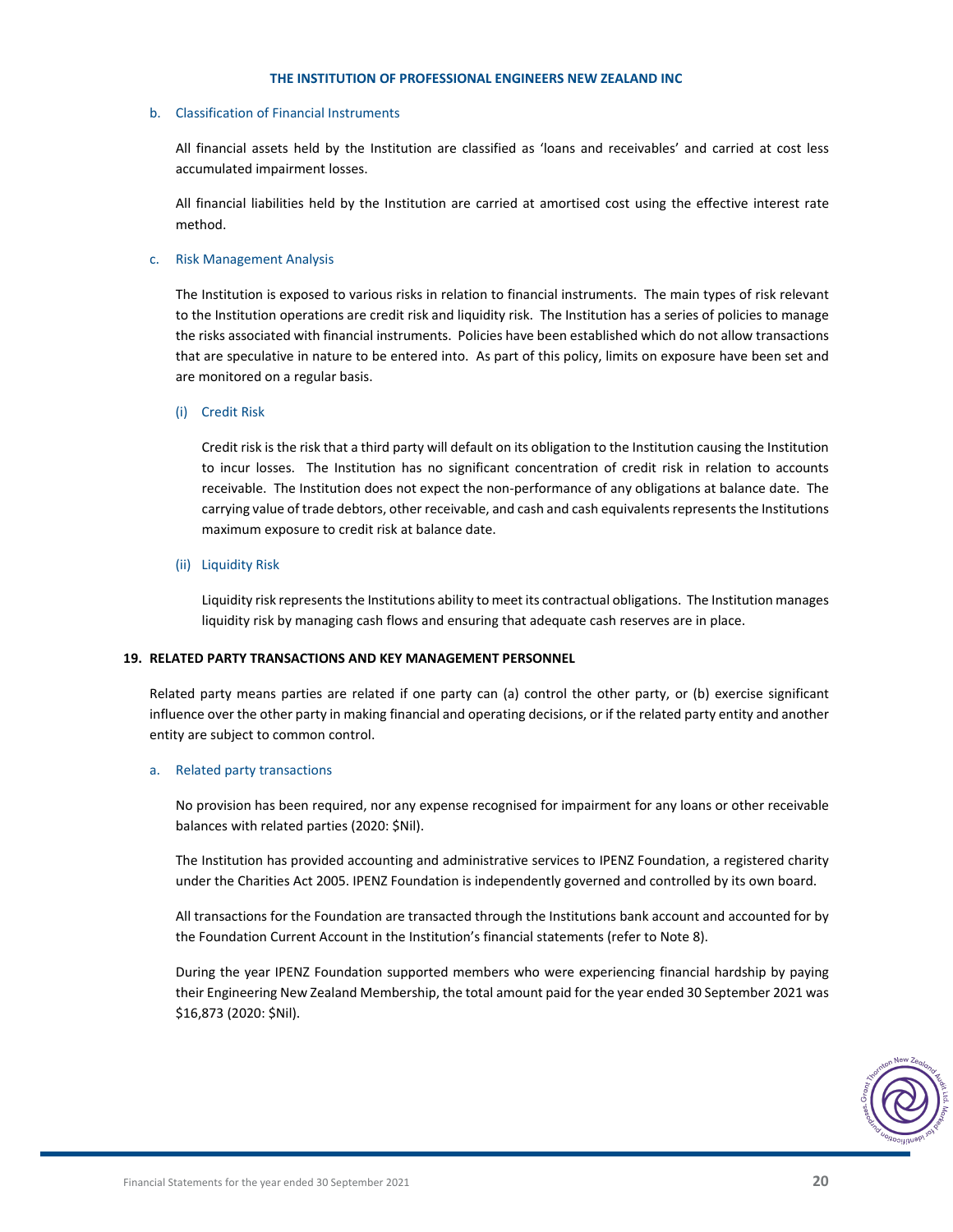# **Foundation Current Account**

|                                         | 2021<br>\$'000 | 2020<br>\$'000 |
|-----------------------------------------|----------------|----------------|
| Opening receivable/(liability) balance  | 18             | 33             |
| Income received for the Foundation      | (2)            | (3)            |
| Expenses charged to the Foundation      | 27             | 17             |
| Cash provided to/(from) the Foundation  | (22)           | (30)           |
| Closing receivable/ (liability) balance | 21             | 18             |

# b. Key management personnel remuneration

Key management personnel are the members of the Board, the Chief Executive and the senior leadership team.

|                                           | 2021<br>\$′000 | 2020<br>\$′000 |
|-------------------------------------------|----------------|----------------|
| Board Member Remuneration <sup>1</sup>    |                |                |
| Leadership Team Remuneration              | 957            | 1,117          |
|                                           | 957            | 1,117          |
|                                           |                |                |
| Board - Full Time Equivalent <sup>2</sup> | 0.63           | 0.8            |
| Leadership Team - Full Time Equivalent    | 4.4            | 4.9            |

1. The members of the Board are not paid any remuneration.

2. This includes attendance at Board and Sub-Committee meetings.

# **20. CAPITAL MANAGEMENT**

The Institution's capital is its total equity, being the net assets of the Institution represented by retained earnings and other equity reserves. The primary objective of the Institutions capital management policy is to ensure working capital is maintained to support its activities. The Institution manages its capital structure and adjusts it, considering changes to funding requirements. To maintain or adjust the capital structure, budgeted discretionary expenditure is reduced to avoid the need for external borrowing.

# **21. INCOME TAX**

The Institution expects the taxable result for the year ended 30 September 2021 to be \$233k profit (2020: \$209k taxable loss). The Institution continues to carry forward accumulated tax losses from prior periods therefore no tax expense arises. This potential future income tax benefit is not recognised in the financial statements.

Losses claimed and carried forward from the 30 September 2020 reporting period were \$5,216,856.

# **22. SUBSEQUENT EVENTS**

There were no events after balance date requiring reporting or adjustment in the financial statements (2020: Nil).

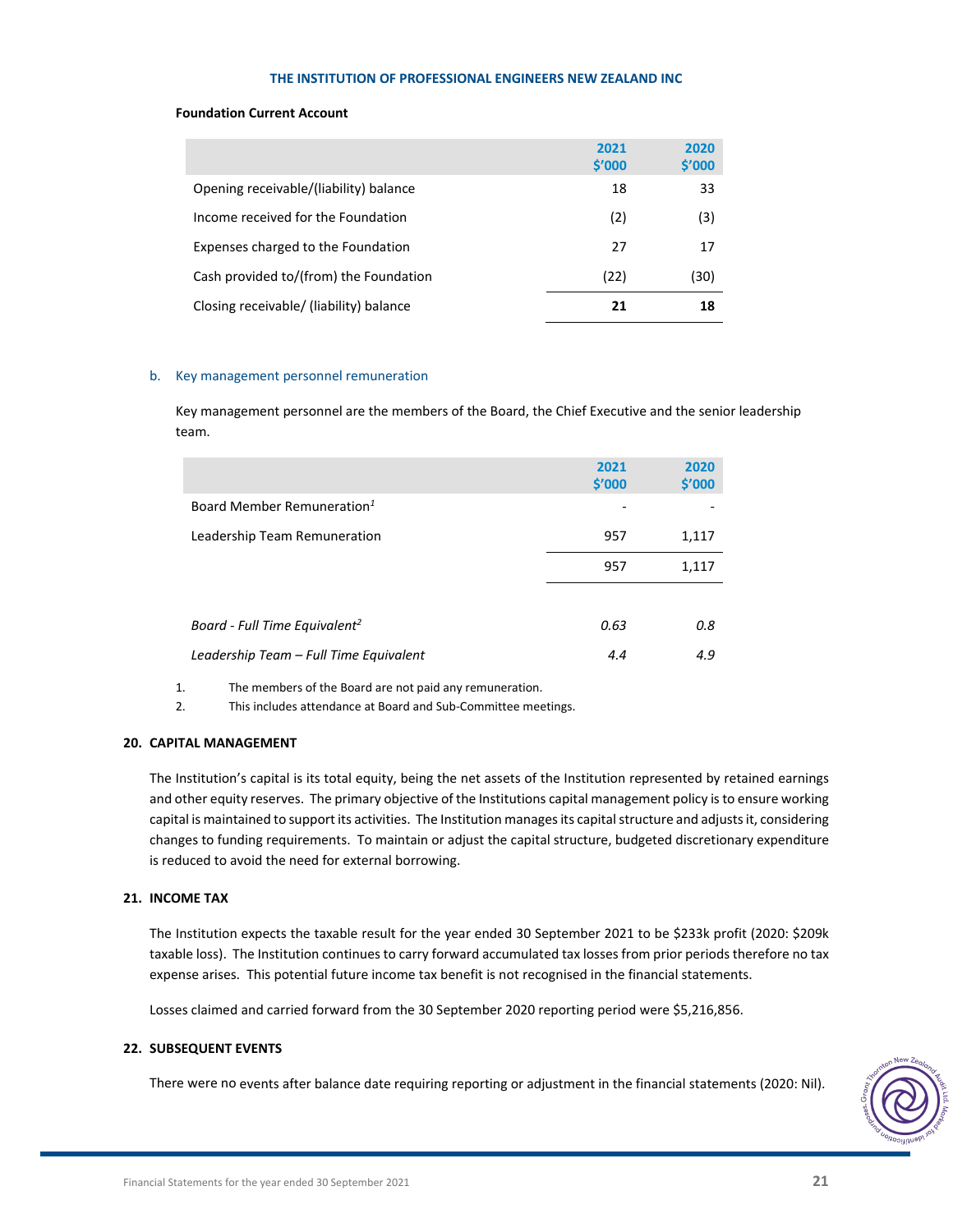# **23. COVID‐19**

Whilst conditions were more stable during the current financial year, the COVID-19 crisis is continuing, and we recognise that this brings uncertainty about economic conditions. Due to the inherent uncertainty of the duration and impact of the pandemic it is not practicable to determine the full impact that the pandemic will have on the organisation. We are optimistic about the future and our assessment is that the impact of the pandemic is unlikely to be significant to its operations and therefore the Board continue to consider it appropriate to apply the going concern basis of accounting to the financial statements.

# **24. RETROSPECTIVE RESTATEMENT**

As disclosed in note 2(c), the Institutions revised its accounting policy in relation to SaaS arrangements during the year resulting from the implementation of agenda decisions issued by the IFRIC. Historical financial information has been restated to account for the impact of the change in accounting policy, as follows:

| <b>Financial statement item</b>            | <b>30 September</b><br>2020 | 1 October<br>2019 |
|--------------------------------------------|-----------------------------|-------------------|
|                                            | \$'000                      | \$′000            |
| <b>Statement of financial position</b>     |                             |                   |
| Intangible assets                          | (188)                       | 1,109             |
| <b>Total assets/Net assets</b>             | (188)                       | 1,109             |
| Retained earnings - Increase / (Decrease)  | 188                         | (1, 109)          |
| Total equity - Increase / (Decrease)       | 188                         | (1, 109)          |
| <b>Statement of comprehensive income</b>   |                             |                   |
| IT related expense                         | (547)                       |                   |
| Salary and wages                           | (173)                       |                   |
| Depreciation and amortisation              | 9                           |                   |
| Impairment                                 | 899                         |                   |
| Profit before tax                          | 188                         |                   |
| <b>Statement of cashflows</b>              |                             |                   |
| Payments to suppliers and employees        | (720)                       |                   |
| Net cash generated by operating activities | (720)                       |                   |
| Payments to acquire intangible assets      | 720                         |                   |
| Net cash generated by investing activities | 720                         |                   |
|                                            |                             |                   |

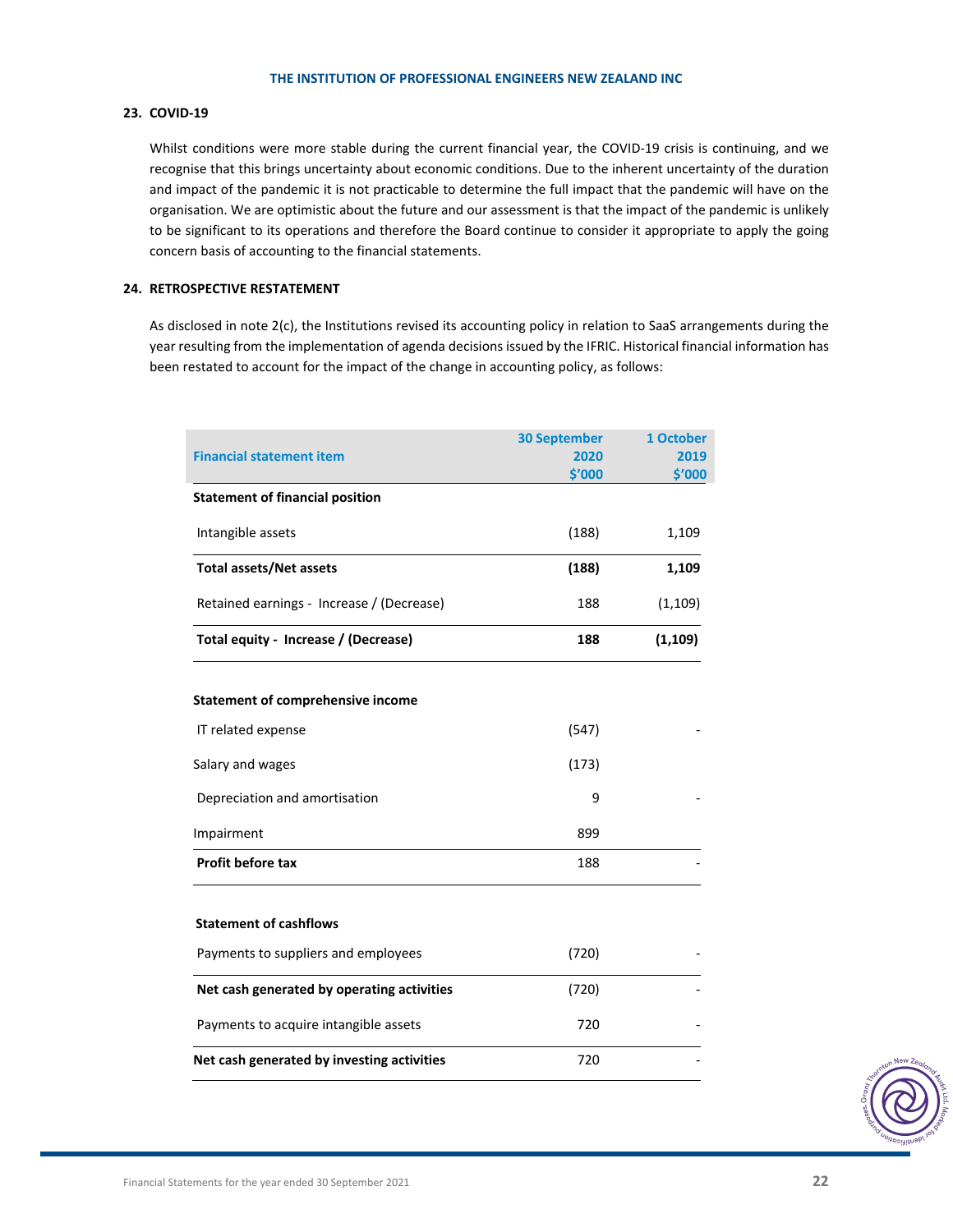

# Independent Auditor's Report

**Grant Thornton New Zealand Audit Limited** L15, Grant Thornton House 215 Lambton Quay P O Box 10712 Wellington 6143 T +64 4 474 8500 www.grantthornton.co.nz

# To the Members of The Institution of Professional Engineers New Zealand Incorporated.

# Report on the Audit of the Financial Statements

# **Opinion**

We have audited the financial statements of The Institution of Professional Engineers New Zealand Incorporated (the "Institution") on pages 4 to 22 which comprise the statement of financial position as at 30 September 2021, and the statement of comprehensive revenue and expense, statement of changes in net equity and statement of cash flows for the year then ended, and notes to the financial statements, including a summary of significant accounting policies.

In our opinion, the accompanying financial statements present fairly, in all material respects, the financial position of the Institution as at 30 September 2021 and its financial performance and cash flows for the year then ended in accordance with the Public Benefit Entity International Public Sector Accounting Standards (Not-For-Profit) Reduced Disclosure Regime issued by the New Zealand Accounting Standards Board.

# **Basis for Opinion**

We conducted our audit in accordance with International Standards on Auditing (New Zealand) (ISAs (NZ)) issued by the New Zealand Auditing and Assurance Standards Board. Our responsibilities under those standards are further described in the *Auditor's Responsibilities for the Audit of the Financial Statements* section of our report. We are independent of the Institution in accordance with Professional and Ethical Standard 1 *International Code of Ethics for Assurance Practitioners (including International Independence Standards) (New Zealand)* issued by the New Zealand Auditing and Assurance Standards Board, and we have fulfilled our other ethical responsibilities in accordance with these requirements. We believe that the audit evidence we have obtained is sufficient and appropriate to provide a basis for our opinion.

Other than in our capacity as auditor we have no relationship with, or interests in, the Institution.

# **Board Members' Responsibilities for the Financial Statements**

The Board Members are responsible on behalf of the Institution for the preparation and fair presentation of these financial statements in accordance with the Public Benefit Entity International Public Sector Accounting Standards (Not-For-Profit) Reduced Disclosure Regime, issued by the New Zealand Accounting Standards Board, and for such internal control as those charged with governance determine is necessary to enable the preparation of financial statements that are free from material misstatement, whether due to fraud or error.

In preparing the financial statements, those charged with governance on behalf of the entity are responsible for assessing the Institution's ability to continue as a going concern, disclosing, as applicable, matters related to going concern and using the going concern basis of accounting unless the Board members either intend to liquidate the Institution or to cease operations, or have no realistic alternative but to do so.